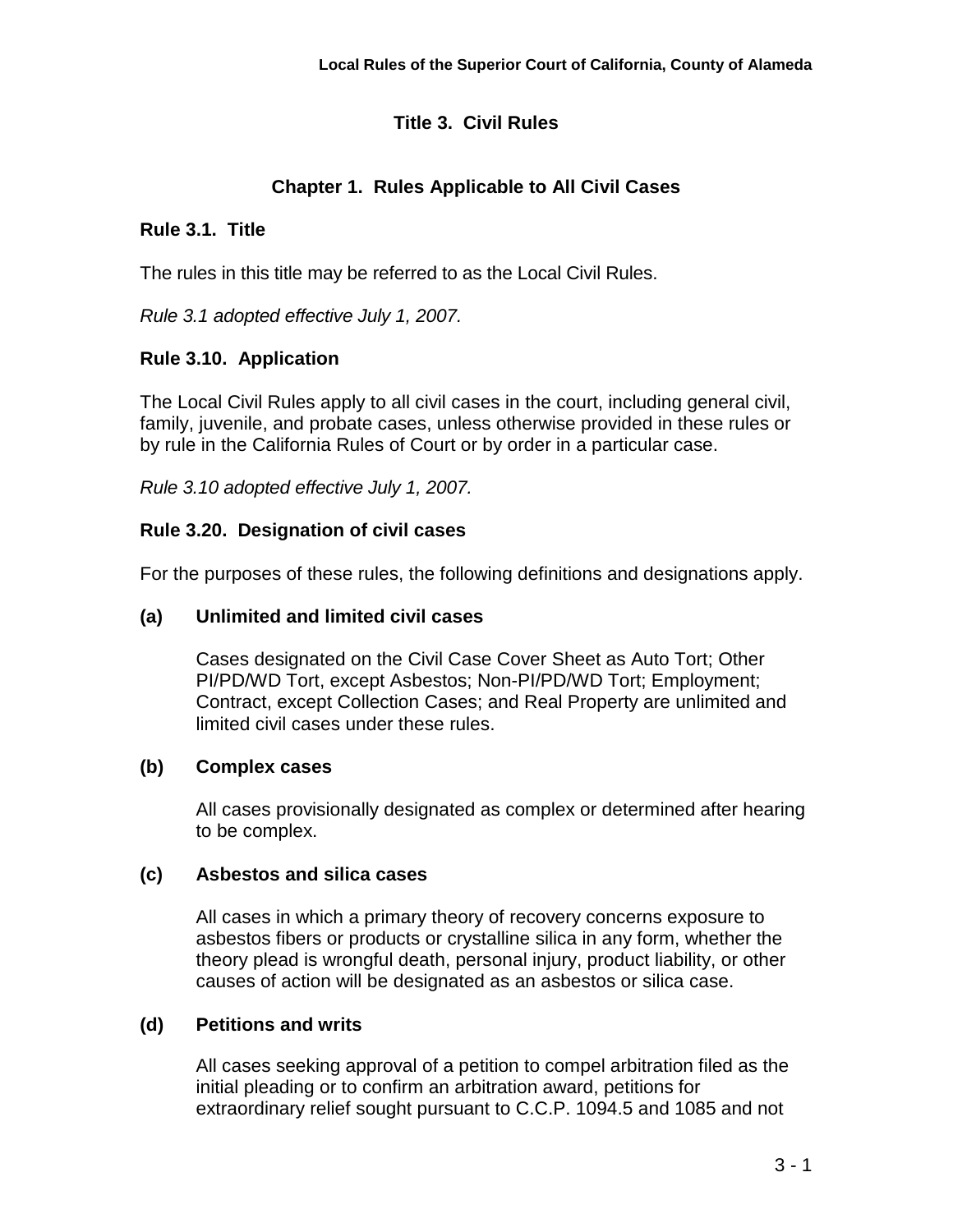combined with other civil claims, including actions brought pursuant to the California Environmental Quality Act, will be designated as petition cases.

#### **(e) Uninsured motorist cases**

All cases designated on the Civil Cover Sheet as an Uninsured Motorist case are uninsured motorist cases under these rules.

#### **(f) Small claims cases**

Any case that is filed in the small claims court is a small claims case under these rules.

#### **(g) Collection cases**

A collection case is an action for recovery of money owed in a sum stated to be certain that is not more than \$25,000, exclusive of interest and attorneys fees, arising from a transaction in which property, services, or money was acquired. A collections case does not include an action seeking the following: (1) Tort damages; (2) Punitive damages; (3) Recovery of real property; (4) Recovery of personal property; or (5) A prejudgment writ of attachment.

#### **(h) Unlawful detainer actions**

All cases designated as unlawful detainer actions on the Civil Case Cover Sheet are designated unlawful detainer actions under these rules.

*Rule 3.20 adopted effective July 1, 2007.*

#### **Rule 3.25. Status or case management conference**

The court may set any case for a status or case management conference at any time upon notice. The notice may require the appearance of the parties, filing of a pleading, performance of an act, or any other matter the court orders.

*Rule 3.25 adopted effective July 1, 2007.*

### **Rule 3.26. Notice of death**

Within ten calendar days of receiving notice of a party's death, counsel for the deceased party must file a Notice of Death with the court and serve it upon all other parties.

*Rule 3.26 adopted effective January 1, 2009.*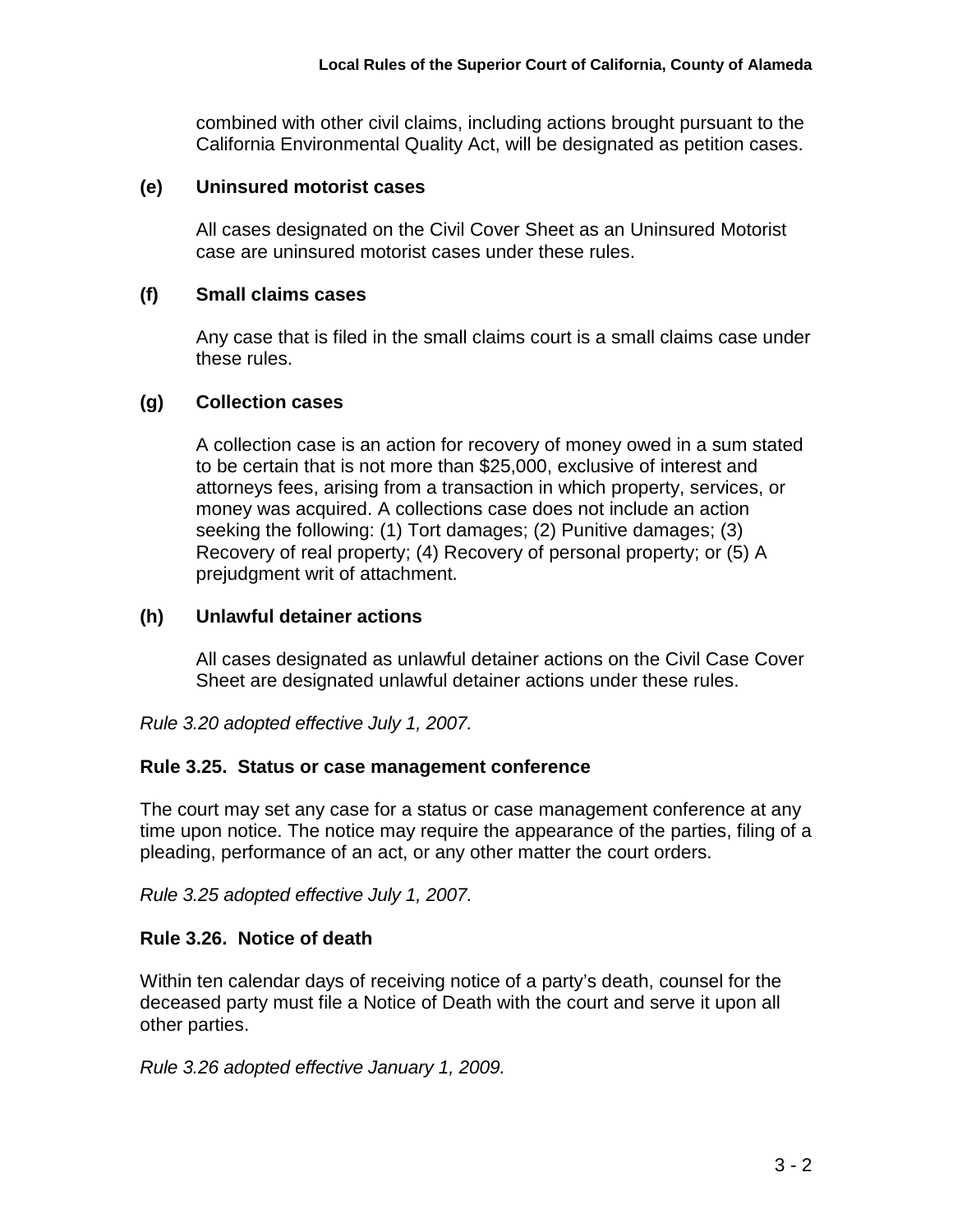### **Rule 3.30. Law and motion**

#### **(a) Law and motion department**

Law and motion matters are heard in Department 31 in any case that is not assigned to a judge for all purposes or all pretrial purposes under these rules.

#### **(b) Reserving a hearing date**

Any party who desires to have any demurrer, motion, or order to show cause set for hearing must contact the clerk of the department in which the motion will be heard to reserve a hearing date.

### **(c) Tentative rulings**

The court adopts the tentative ruling procedure set out in California Rules of Court, rule 3.1308(a)(1). The tentative ruling or notice to appear will generally be available by 4:00 p.m. two court days prior to the scheduled hearing and no later than 3:00 p.m. the court day before the hearing. Unless the court directs otherwise, the court's tentative ruling will be available on the court's website at www.alameda.courts.ca.gov/tentativerulings or by calling (866) 223-2244. Whenever a tentative ruling has not been issued, the parties are to appear at the hearing unless otherwise ordered.

*Rule 3.30 amended effective January 1, 2010; adopted effective July 1, 2007.*

### **Rule 3.35. Standing pretrial orders**

### **(a) Application of the pretrial orders**

Unless otherwise specified in these rules or modified by the judge to whom the case is assigned at the time of trial setting, the following standing orders will apply to:

- (1) All civil jury trials; and
- (2) With the exception of provisions for jury instructions and verdict forms, to all civil court trials.

### **(b) Exhibits**

Each counsel, and any self-represented party, must prepare an index of all exhibits to be offered at trial, other than those to be used for impeachment or rebuttal, for submission with one extra copy to the courtroom clerk at the pretrial conference or on the first day of trial if no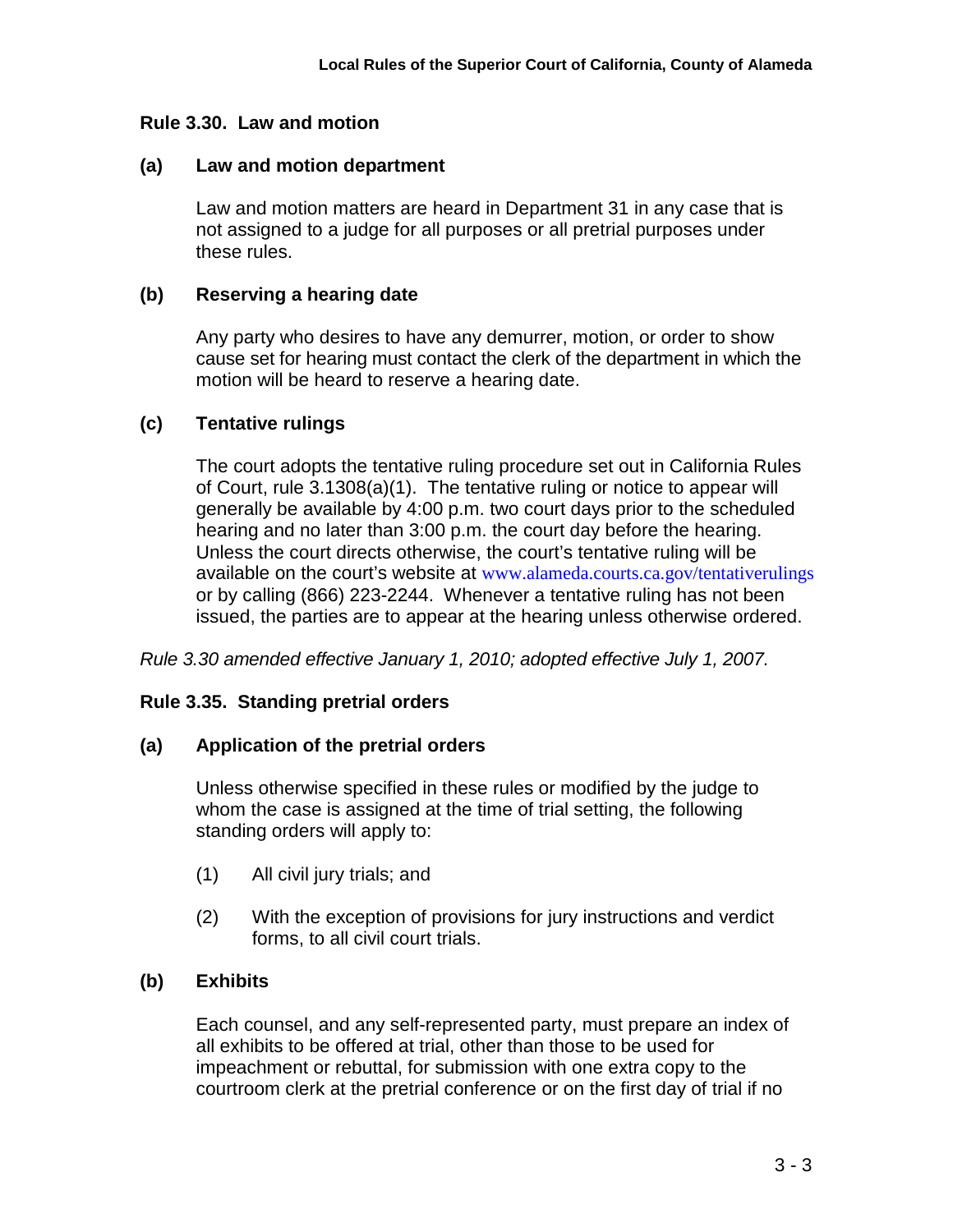pretrial conference is scheduled. The index must identify as separate exhibits each discrete document or item to be offered at trial and the index must include a brief description of each exhibit sufficient to distinguish it from the other exhibits. These indices and copies of the exhibits must be exchanged by counsel, and any self-represented party, at least three court days before the pretrial conference or three court days before trial if a pretrial conference is not scheduled. The parties must meet and confer to eliminate duplicate exhibits and stipulate whenever possible to authenticity and admissibility. Failure to disclose or exchange a copy of any exhibit may result in its exclusion at trial. All objections to an exhibit must be in the form of a motion in limine pursuant to paragraph (e). Failure to file and serve a motion in limine objecting to an exhibit may waive all objections to that exhibit at trial.

## **(c) Depositions and discovery responses**

- (1) Originals of all depositions to be used at trial must be lodged with the courtroom clerk at the pretrial conference or on the first day of trial if a pretrial conference is not scheduled. Counsel, and any selfrepresented party, must meet and confer to edit depositions as necessary and make a good faith effort to resolve admissibility issues related to depositions.
- (2) If depositions, requests for admissions, interrogatory responses, or any other discovery responses, are to be used in lieu of live testimony at trial, the proponent must submit the excerpts to be used to opposing counsel, or any self-represented party, at least three court days before the pretrial conference, or three court days before trial if a pretrial conference is not scheduled. The parties must meet and confer on the admissibility of depositions, requests for admissions, interrogatory responses, or other discovery responses and whenever possible to authenticity and admissibility. Legal grounds for objections to such excerpts must be raised by motion in limine pursuant to subdivision (e).

### **(d) Transcripts**

The parties must meet and confer concerning the proposed use of any video or audio presentation and stipulate whenever possible to the use of the presentation. Objections to any audio or video presentation or transcripts must be raised in a motion in limine pursuant to subdivision (e).

### **(e) Motions in limine**

All motions in limine must be in writing and personally served upon opposing counsel or any self-represented party one court day before the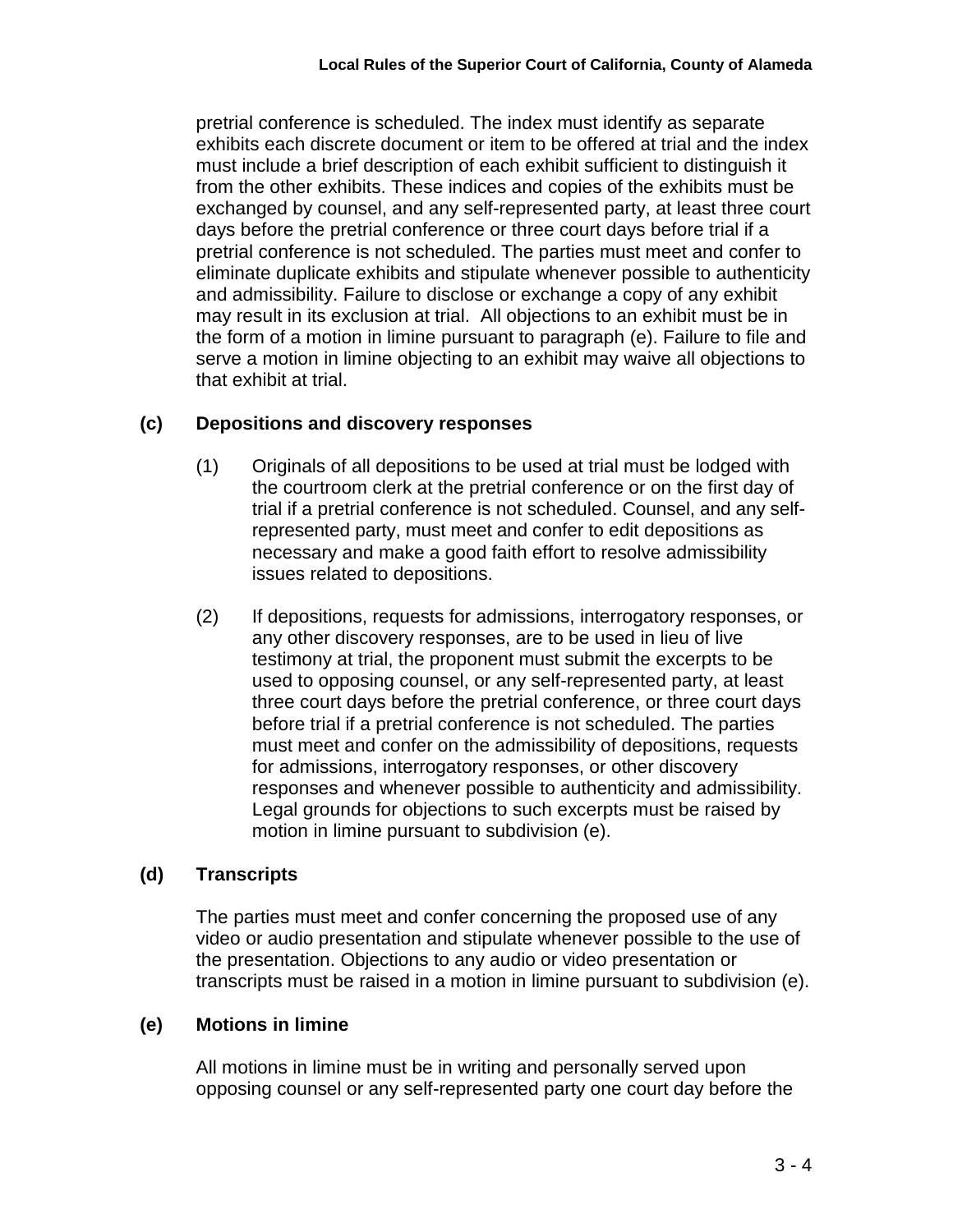pretrial conference or one court day before the first day of trial if a pretrial conference is not scheduled. In the discretion of the trial judge, motions in limine not served and filed in compliance with this rule might not be heard.

## **(f) Witnesses**

A list of all witnesses, including both expert and non-expert witnesses, to be called at trial, other than those to be called solely for impeachment or in rebuttal, must be personally served upon opposing counsel, or any selfrepresented party, three court days before the pretrial conference or three court days before trial if a pretrial conference is not scheduled and presented in triplicate to the courtroom clerk at the pretrial conference or on the first day of trial if no pretrial conference is scheduled.

# **(g) Redaction of exhibits**

If medical, personal, or consumer records are involved, the parties are to delete any information that counsel, or any self-represented party, agree should not come into evidence, including insurance information, so that such information is not received by the jury. The proponent must then prepare clean copies of the records for submission into evidence. Any disagreements or legal grounds for objection to the records must be set forth in a motion in limine filed pursuant to subdivision (e).

### **(h) Statement of the case**

Each counsel, and any self-represented party, must, in advance of the pretrial conference or the first day of trial if no pretrial conference is scheduled, meet and confer for the purpose of agreeing upon a brief nonargumentative summary of the factual nature of the case and a brief statement regarding any alleged injuries and damages for submission to the courtroom clerk at the pretrial conference or on the first day of trial if a pretrial conference is not scheduled.

# **(i) Jury instructions**

Each counsel, and any self-represented party, must personally serve upon opposing counsel, or any self-represented party, three court days before the pretrial conference or the first day of trial if no pretrial conference is scheduled and submit a set of proposed jury instructions to the courtroom clerk at the pretrial conference or on the first day of trial if a pretrial conference is not scheduled. The submission of a list of jury instructions, without the proposed instructions, does not comply with this requirement. The full text of the proposed instructions must be provided including proposed language to complete any blank portions of such instructions and proposed formatting to include or exclude bracketed language in such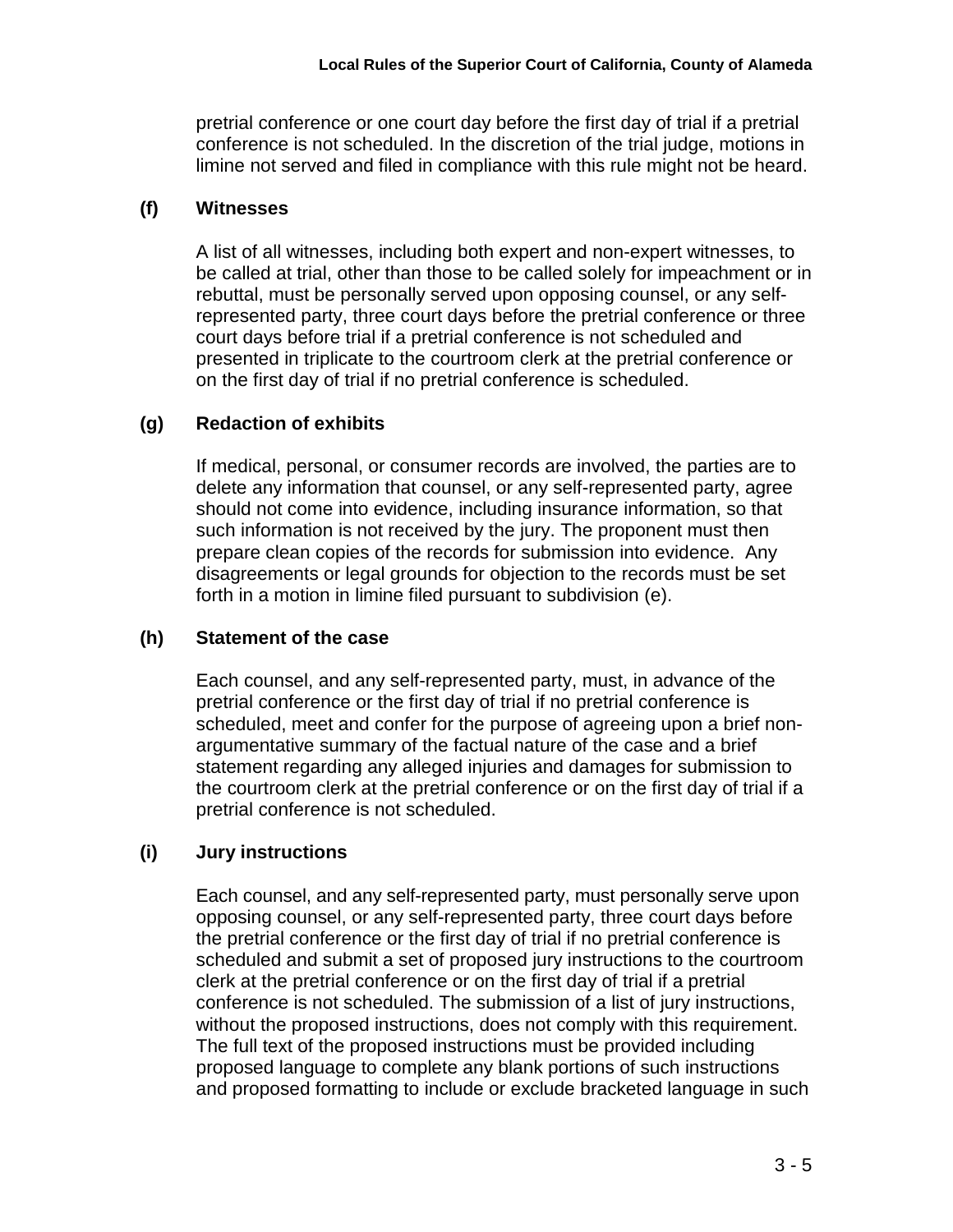instructions. Any proposed instruction that is not taken verbatim from jury instructions approved by the Judicial Council of California must include citations to the authorities upon which it is based.

# **(j) Verdict forms**

At least three court days before the pretrial conference or the first day of trial if a pretrial conference is not scheduled, each counsel, and any self- represented party, must meet and confer for the purpose of agreeing upon a form of verdict or special verdict and submit the agreed upon or proposed verdict form, if no agreement has been reached, to the courtroom clerk at the pretrial conference or on the first day of trial if a pretrial conference is not scheduled.

# **(k) Jury selection**

Supplemental voir dire questions and any proposed written juror questionnaire must be personally served upon opposing counsel or any self-represented party three court days before the pretrial conference or the first day of trial if no pretrial conference is scheduled and submitted to the courtroom clerk at the pretrial conference if one is scheduled, or on the first day of trial if a pretrial conference is not scheduled.

# **(l) Glossary**

If the case involves technical or unusual vocabulary, the parties must meet and confer on the contents of a glossary of terms to be included and their definitions. If the case involves technical or unusual vocabulary a special glossary must be prepared and must be submitted, in duplicate, to the courtroom clerk at the pretrial conference, or on the first day of trial if a pretrial conference is not scheduled.

# **(m) Electronic copies**

If ordered, counsel must submit to the court and all other parties, electronic copies of proposed juror questionnaires, jury instructions, and verdict forms in addition to printed versions required by this rule. Electronic copies must be in the format ordered by the court.

# **(n) Consequences of noncompliance**

In the discretion of the trial judge, the consequences of noncompliance with an order made under this rule may include imposition of any sanction or order authorized by law including, without limitation, restricting evidence, continuing the trial, sending the case back for further case management, reopening discovery, excluding an exhibit, precluding the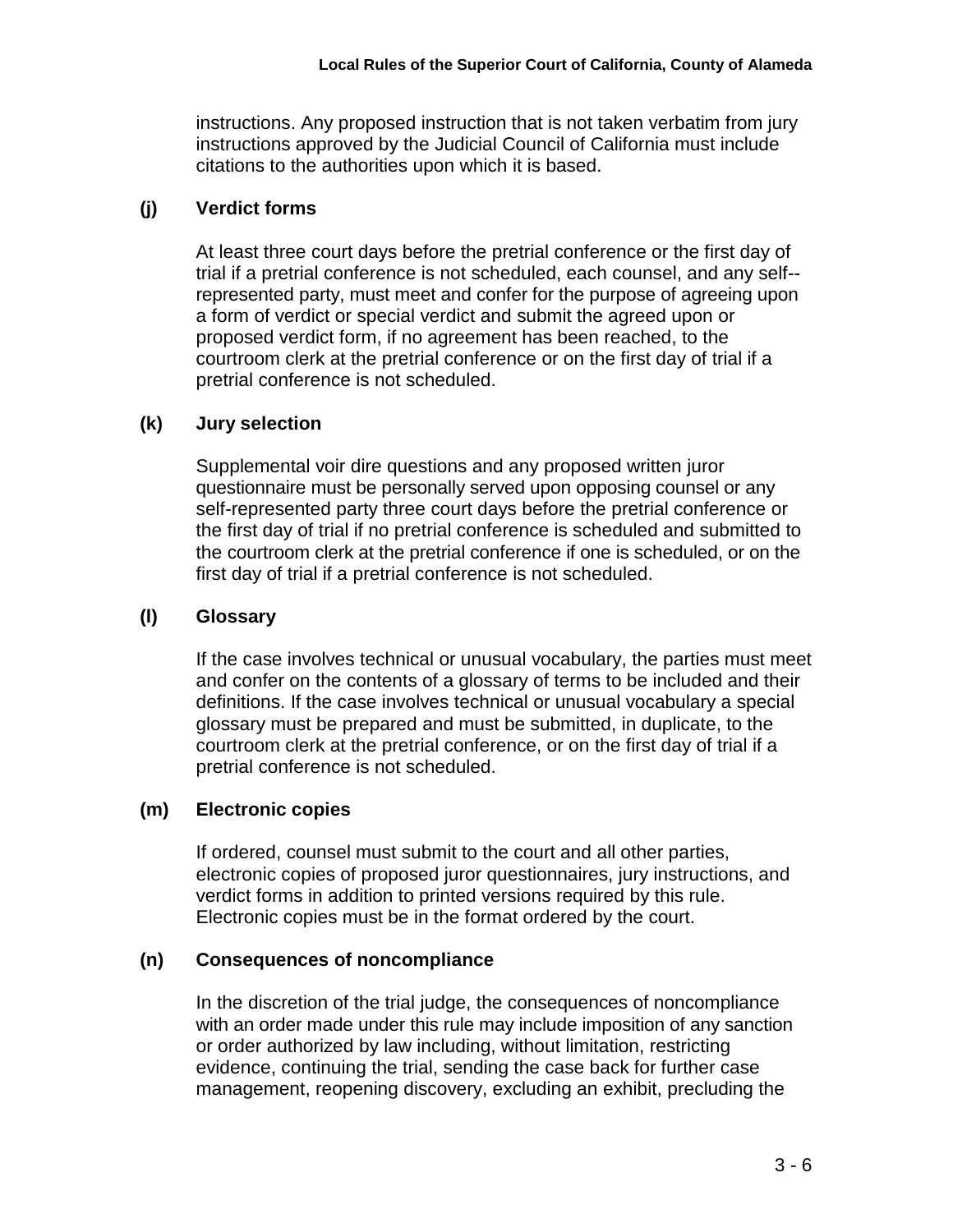testimony of a witness, striking an instruction, or imposing sanctions.

*Rule 3.35 amended and renumbered effective July 1, 2007; adopted as rule 4.8 effective May 19, 1998; previously amended effective July 1, 1999 and January 1, 2001; previously renumbered to rule 4.4H effective July 1, 2002; previously amended to relocate and revise former rule 4.4H to revised rule 4.6 effective January 1, 2006; subsequently amended January 1, 2007.*

# **Rule 3.50. Requirement for clerk's finding of reasonable diligence for substituted service**

For purposes of Code of Civil Procedure section 415.20(b), a party shows reasonable diligence in attempting personal service by attempting personal delivery in good faith on at least three occasions. The party's attempts at personal service must occur on at least two different days of the week. Where the attempts at personal service are made at a person's dwelling house or usual place of abode, one of the attempts must occur before 8:00 a.m. and another attempt must occur after 7:00 p.m. If a party meets these requirements, a court clerk will find that the reasonable diligence requirement is met.

*Rule 3.50 amended effective January 1, 2010; adopted effective January 1, 2008.*

# **Rule 3.60. Default matters**

Once a plaintiff has requested a court judgment under California Rules of Court, rule 3.1800, a civil uncontested hearing will not be set without a court order.

*Rule 3.60 amended and renumbered effective July 1, 2007; adopted as rule 4.10 effective May 19, 1998; previously amended July 1, 1999; previously amended and renumbered to rule 4.8 effective July 1,2002; subsequently amended January 1, 2007.*

# **Rule 3.70. Recovery of costs and attorneys fees when judgment is for amount within small claims court jurisdiction**

Costs and attorney fees will not be awarded to a prevailing plaintiff when the amount recovered is within the limitation on a small claims court action and the action could have been brought in small claims court in the absence of unusual circumstances. Where the amount sought is within the jurisdiction of small claims court but the party could not bring the action in that court, a declaration setting for the specific basis for such a claim and a copy of the notice required by CCP 1033(b)(2) must be submitted.

*Rule 3.70 amended and renumbered effective July 1, 2007; adopted as rule 4.13 effective May 18, 1998; previously amended effective July 1, 1999; previously renumbered to rule 4.11 effective July 1, 2002.*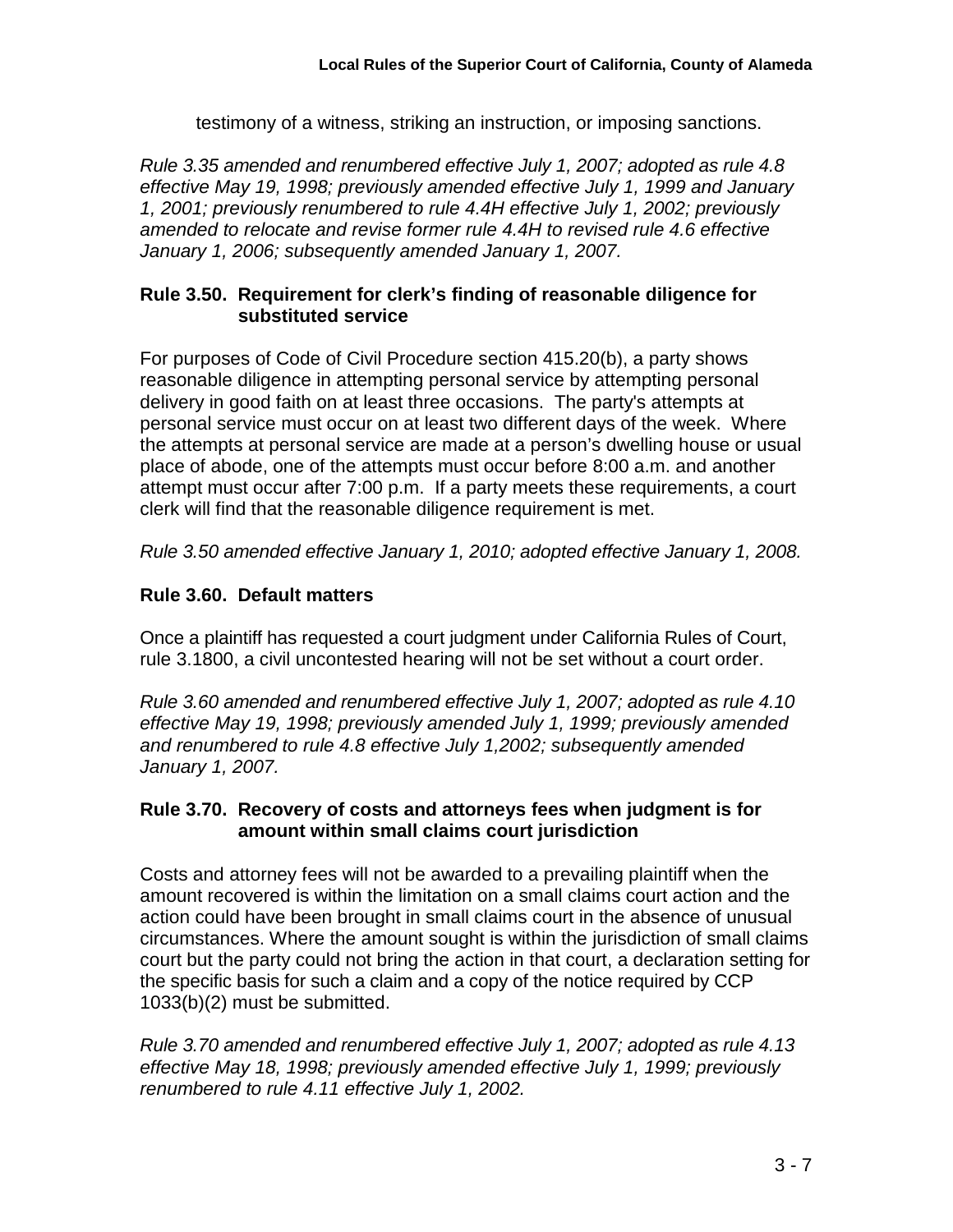## **Rule 3.90. Failure to comply with these rules**

If, at any time, a party fails to pursue a case to disposition or fails to comply with the requirements of these rules, an order to show cause may be issued by the court and a hearing held to determine whether good cause exists for such failure and to consider the imposition of financial or terminating sanctions.

*Rule 3.90 amended effective January 1, 2008; adopted as rule 4.18 effective May 19, 1998; previously amended and renumbered to rule 4.16 effective July 1, 2002 and subsequently amended and renumbered effective July 1, 2007; previously amended effective January 1, 2007.*

## **Rule 3.95. Court reporter fees**

A court reporter will be provided only if requested by a party or ordered by the court. If a party requests a reporter, one day's fee for the reporter must be posted with the clerk at least ten days prior to trial. If the trial lasts half a day or less, the balance of the posted fee will be refunded. For trials lasting longer than one day, additional fees must be posted before each day's proceeding.

*Rule 3.95 amended and renumbered effective July 1, 2007; adopted as rule 4.19 effective May 19, 1998; previously amended effective July 1, 1999; previously amended and renumbered to rule 4.17 effective July 1, 2002.*

### **Rule 3.97. Return of exhibits**

### **(a) Return of exhibits**

All exhibits and other materials offered in evidence or otherwise presented at civil trials, including transcripts of depositions and administrative records, will be returned at the conclusion of trial to the custody of the offering party. The custodial party must maintain all exhibits and other materials in the same condition as received from the clerk until 60 days after a final judgment or dismissal of the entire case is entered.

### **(b) Obtaining certified copies of exhibits**

At the conclusion of trial and before the exhibits and other materials are returned to the offering party, any party may request that the court provide certified copies of exhibits and the clerk will prepare and provide such copies at the expense of the requesting party.

*Rule 3.97 amended and renumbered effective July 1, 2007; adopted as rule 4.20 effective May 19, 1998; previously amended effective July 1, 1999; previously renumbered to rule 4.18 effective July 1, 2002.*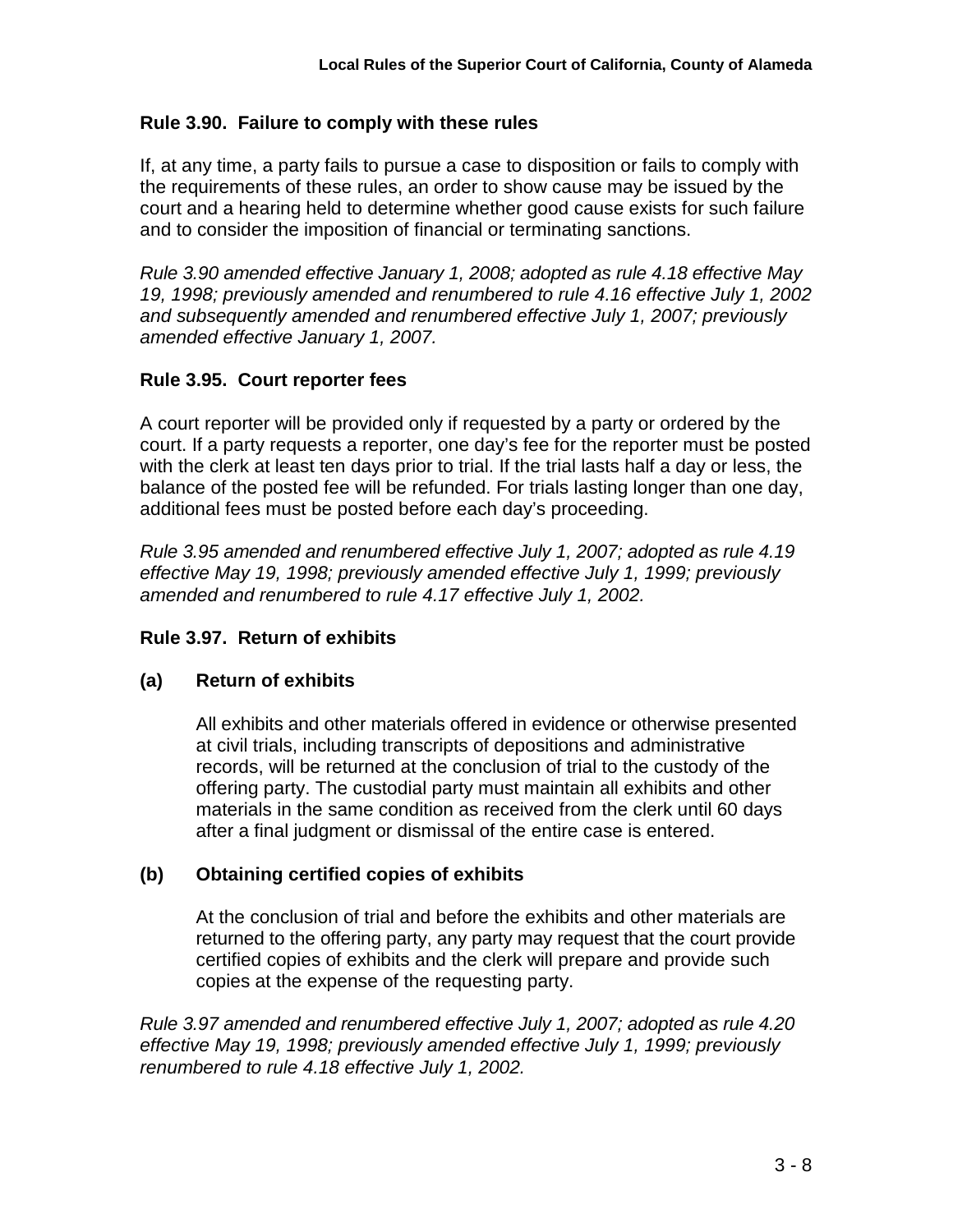# **Chapter 2. Limited and Unlimited Civil Cases**

# **Rule 3.100. Title**

The rules in this chapter may be referred to as the Civil Direct Calendar Rules.

*Rule 3.100 adopted effective July 1, 2007.*

# **Rule 3.110. Application of this chapter**

This chapter applies to all cases that are designated as limited and unlimited cases. These cases may also be referred to as Direct Calendar Cases.

*Rule 3.110 adopted effective July 1, 2007.*

# **Rule 3.120. Assignment of cases**

The presiding judge will assign each unlimited and limited civil case to a single judge for all purposes, including trial, except as further directed by the presiding judge or required by law. That judge may be referred to as a Direct Calendar Judge. The Direct Calendar Judge will schedule, hear, and decide all matters for each case assigned to that judge, except as may otherwise be required by law, provided in these rules, or directed by the presiding judge.

*Rule 3.120 adopted effective July 1, 2007.*

# **Rule 3.130. Notice of Assignment**

# **(a) Notice of Assignment**

All Direct Calendar cases will be assigned to a judge within two court days of filing. A Notice of Assignment indicating the name and department number of the assigned judge, as well as the assigned judge's departmental schedule for noticed motions and ex parte applications, and a Notice of Initial Case Management Conference will be prepared by the court.

# **(b) Notice of Assignment includes Notices of Reassignment**

As used in this local rule, a Notice of Assignment includes an initial notice as well as any subsequent Notice of Reassignment.

*Rule 3.130 adopted effective July 1, 2007.*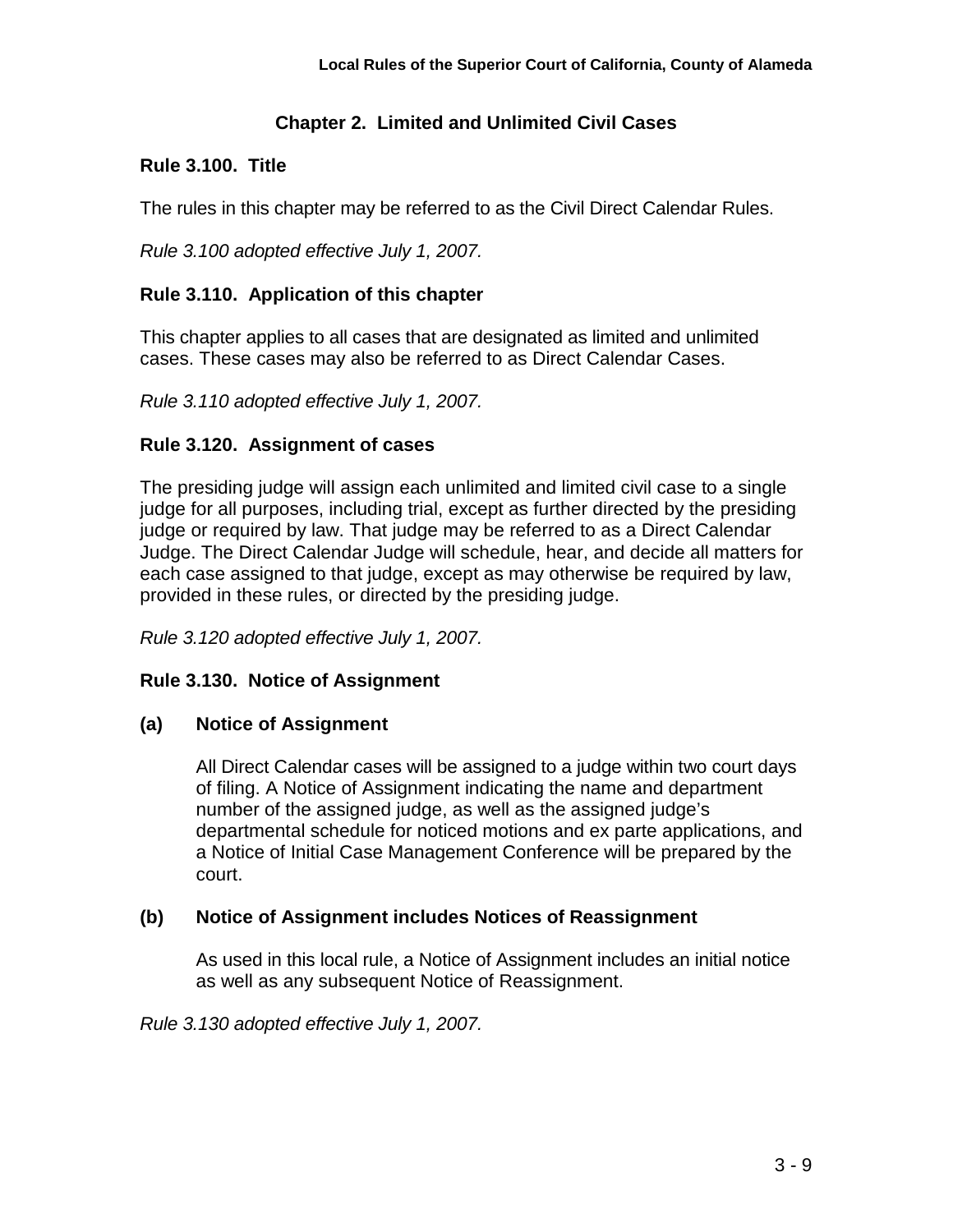### **Rule 3.135. Service of notices**

#### **(a) Service of notice by the clerk**

The clerk will serve the Notice of Assignment and Notice of Initial Case Management Conference, either by mail on counsel of record for plaintiff and on any self-represented plaintiff, or personally on plaintiff or plaintiff's representative at the time the complaint is filed.

#### **(b) Service of notice by a party**

#### (1) Service by a plaintiff

When a plaintiff causes the summons and complaint to be served on a party in the case, a copy of the Notice of Assignment and Notice of Initial Case Management Conference must be served with the summons and complaint. If a plaintiff receives the Notice of Assignment from the court after that plaintiff has already served the summons and complaint on one or more parties, then the plaintiff must cause a copy of the Notice of Assignment to be served forthwith on those parties. If a party, including an intervenor or a voluntarily appearing defendant, appears without previously being served with a summons, then the plaintiff must cause a copy of the Notice of Assignment to be served forthwith on that party.

(2) Service by other parties

When a cross-complainant causes the summons and crosscomplaint to be served on a new party in the case, a copy of the Notice of Assignment together with notice of any pending conference or hearing must be served with the summons and cross-complaint. If a cross-complainant receives the Notice of Assignment from the court after the cross-complainant has already effected service of the summons and cross-complaint on one or more new parties, then that cross-complainant must cause a copy of the Notice of Assignment together with notice of any pending conference or hearing to be served forthwith on those new parties.

(3) When service not required

Notwithstanding the requirements of the preceding section, a Notice of Assignment need not be served on any party that has already been served with that notice.

*(Subd (b)(3) amended effective July 1, 2008)*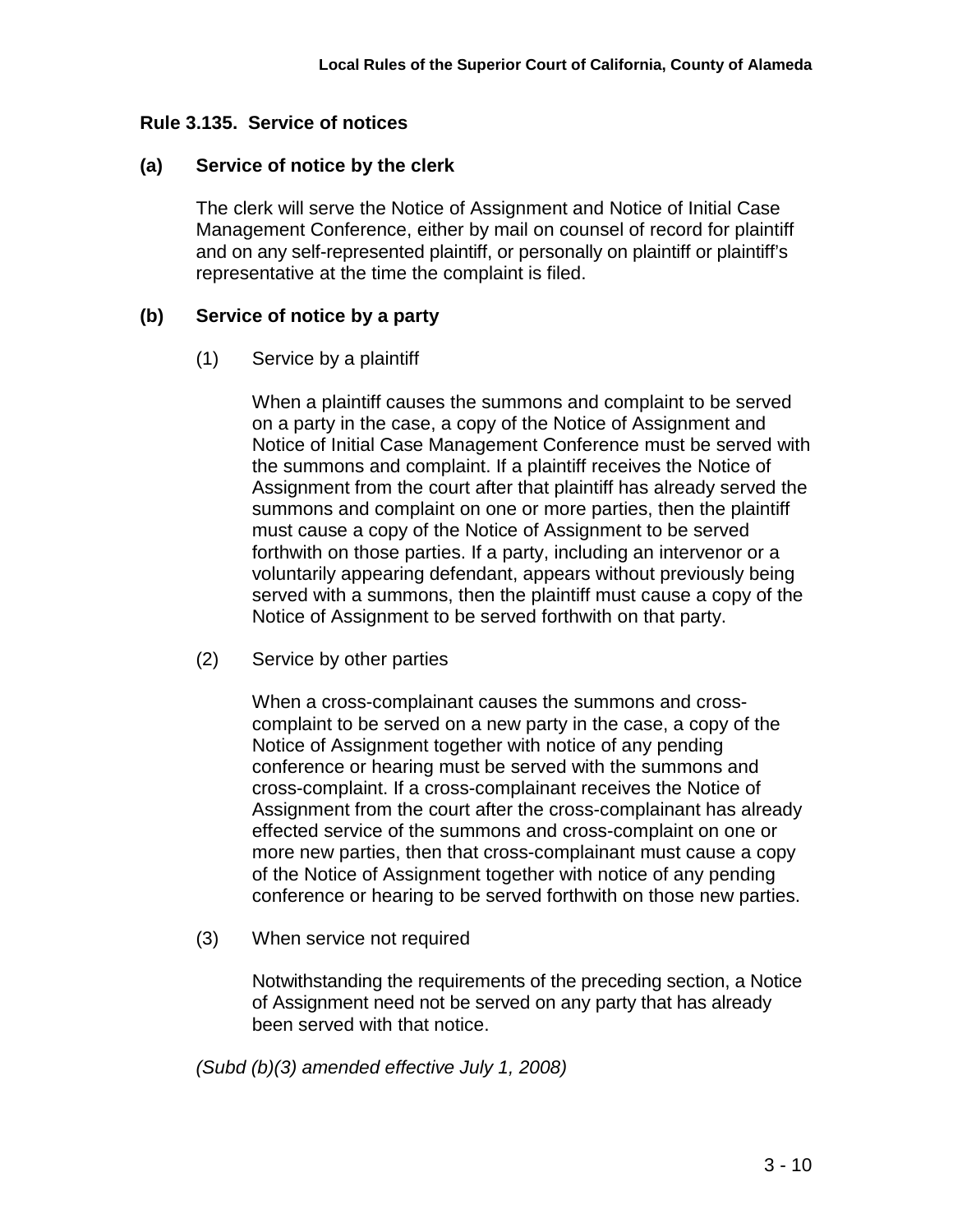(4) Proof of service required

Any party serving a Notice of Assignment together with notice of any pending conference or hearing must forthwith file proof of service thereof with the court.

*Rule 3.135 amended effective July 1, 2008; adopted effective July 1, 2007.*

#### **Rule 3.140. Designation of assigned judge in subsequent documents**

After a case is assigned, all subsequent documents must state on the face page, under the case number, the following:

> ASSIGNED FOR ALL PURPOSES TO: JUDGE [insert name] DEPARTMENT [insert number]

*Rule 3.140 adopted effective July 1, 2007.*

### **Rule 3.150. [Reserved]**

*Rule 3.150 (Improper refiling) repealed effective July 1, 2008; adopted effective July 1, 2007.*

#### **Rule 3.160. Unavailability of assigned judge**

#### **(a) Temporary unavailability of assigned judge**

In the event of the temporary unavailability of the judge assigned for all purposes, another judge may be assigned to hear matters in that case. Until and unless the court issues an order or notice revoking the existing single assignment or assigning a new judge for all purposes, any hearing that may take place before another judge does not affect the status of the case as originally assigned for all purposes.

If, due to temporary unavailability, a judge must hear a matter assigned to another judge, the court will note on the record that the case remains assigned for all purposes to the assigned judge.

#### **(b) Permanent unavailability of assigned judge**

If for any reason, including but not limited to death, retirement, resignation, or elevation, a judge assigned to a case for all purposes is unavailable to continue to serve as such, the presiding judge will reassign the case to another judge.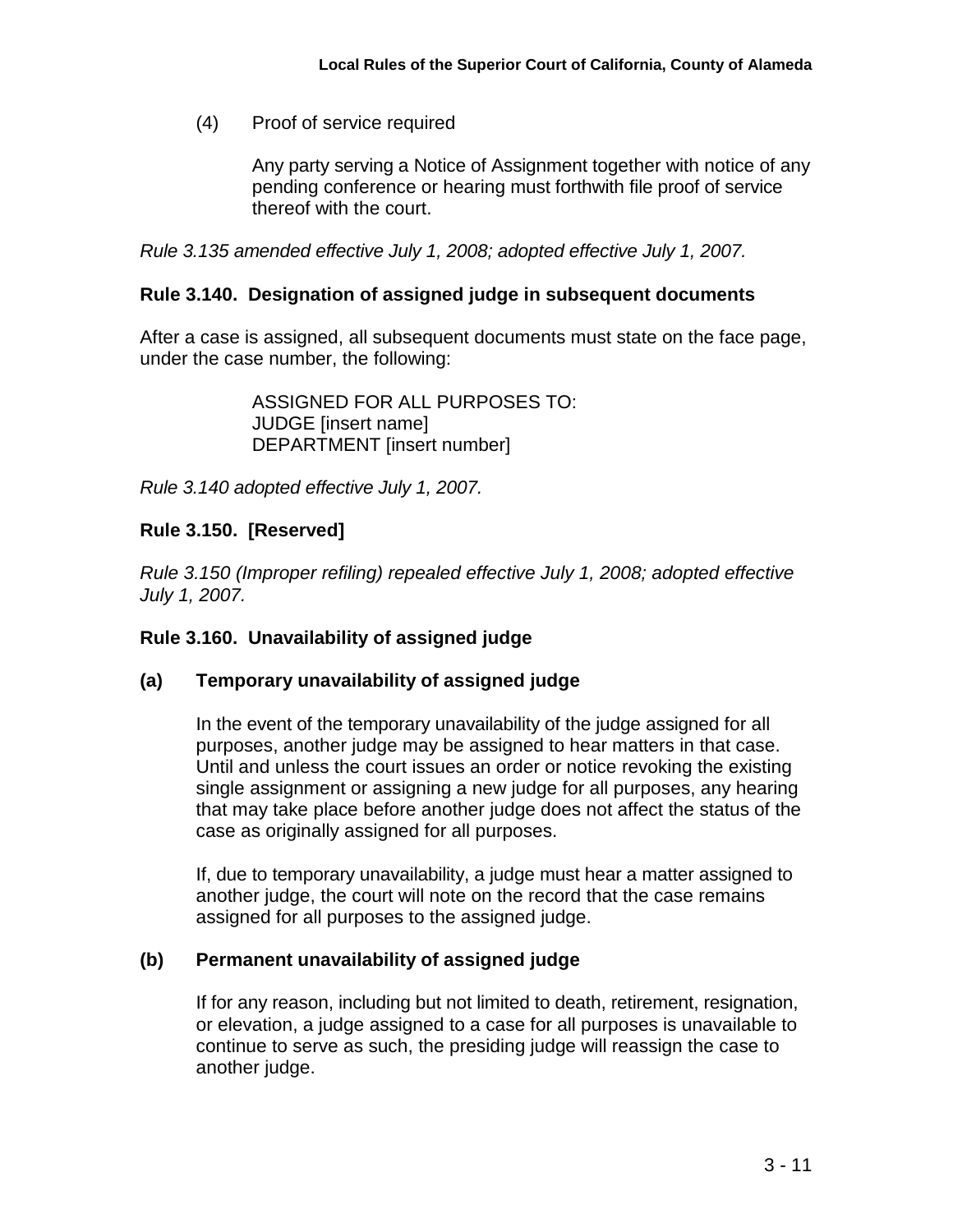*Rule 3.160 adopted effective July 1, 2007.*

#### **Rule 3.170. Case management**

#### **(a) Case management conference**

An initial case management conference will be scheduled approximately 150 days after filing of the complaint.

#### **(b) Continuance of case management conference**

Requests to continue a case management conference may be submitted to the assigned judge prior to the date the case management statement is due unless the reason for the continuance arose after that date. Request for continuance must explain the reason or reasons that the conference should be continued and must indicate that the requesting party has conferred with opposing counsel or self-represented party, if any, and indicate what the position is of such counsel or party with regard to the request. Requests for continuance that are not granted are deemed denied.

*Rule 3.170 amended and renumbered effective July 1, 2007; adopted as rule 4.2 effective May 19, 1998; previously amended effective July 1, 1999 and August 1, 2000; previously amended and renumbered to rule 4.3 effective July 1, 2002; subsequently amended effective July 1, 2005 and January 1, 2007.*

### **Chapter 3. Complex, Asbestos, and Silica Cases**

#### **Rule 3.250. Determination of a case as a complex case or an asbestos or silica case**

### **(a) Complex determination**

Cases that are provisionally designated as complex will be assigned for a complex determination hearing. In all pending cases not previously designated as complex, counsel or self-represented parties may obtain a date for a hearing requesting complex designation by requesting a hearing with the clerk in the designated department.

#### **(b) Determination of a case as an asbestos or silica case**

Cases are determined to be asbestos or silica cases on the basis of the information provided on the Civil Case Cover Sheet.

*Rule 3.250 amended effective January 1, 2009; adopted as section 'E' of*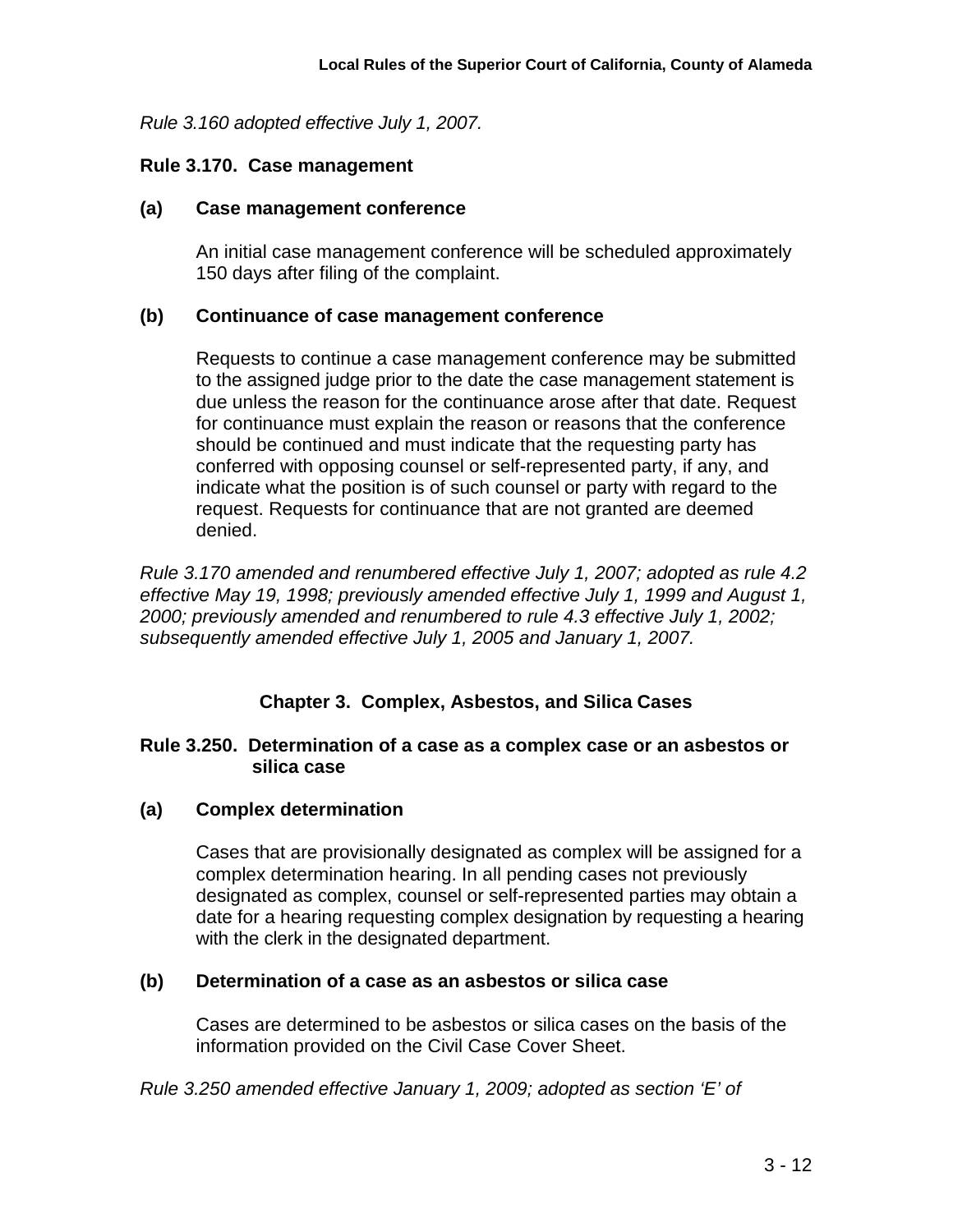*Appendix to Chapters 4 and 5 effective August 1, 2000; previously amended effective March 1, 2006 and January 1, 2007; previously amended and renumbered effective July 1, 2007.*

#### **Rule 3.260. Assignment of complex, asbestos, and silica cases**

#### **(a) Assignment of cases**

(1) Assignment of complex cases

Every case determined to be a complex case will be assigned for all purposes to a designated department.

(2) Assignment of asbestos and silica cases

Every case determined to be an asbestos or silica case will be assigned for all pretrial purposes and possibly for trial to a designated department.

#### **(b) Notice of Assignment for noncomplex and asbestos and silica cases**

- (1) The court will issue a Notice of Assignment in all cases determined not to be complex.
- (2) All asbestos and silica cases will be assigned within two court days of filing. A Notice of Assignment indicating the name and department number of the assigned judge, as well as the assigned judge's departmental schedule for noticed motions and ex parte applications, and a Notice of Initial Case Management Conference will be prepared by the court.

### **(c) Service of notices**

(1) Service of notice by the clerk

The clerk will serve the Notice of Assignment, Notice of Initial Complex Case Management Conference or Notice of Initial Case Management Conference, and any Complex Determination order made by the court by mail on counsel of record for plaintiff and on any self-represented plaintiff, or personally on plaintiff or plaintiff's representative at the time the complaint is filed.

(2) Service of notice by the plaintiff

The plaintiff must serve the Notice of Assignment or Complex Determination order and the most recent case management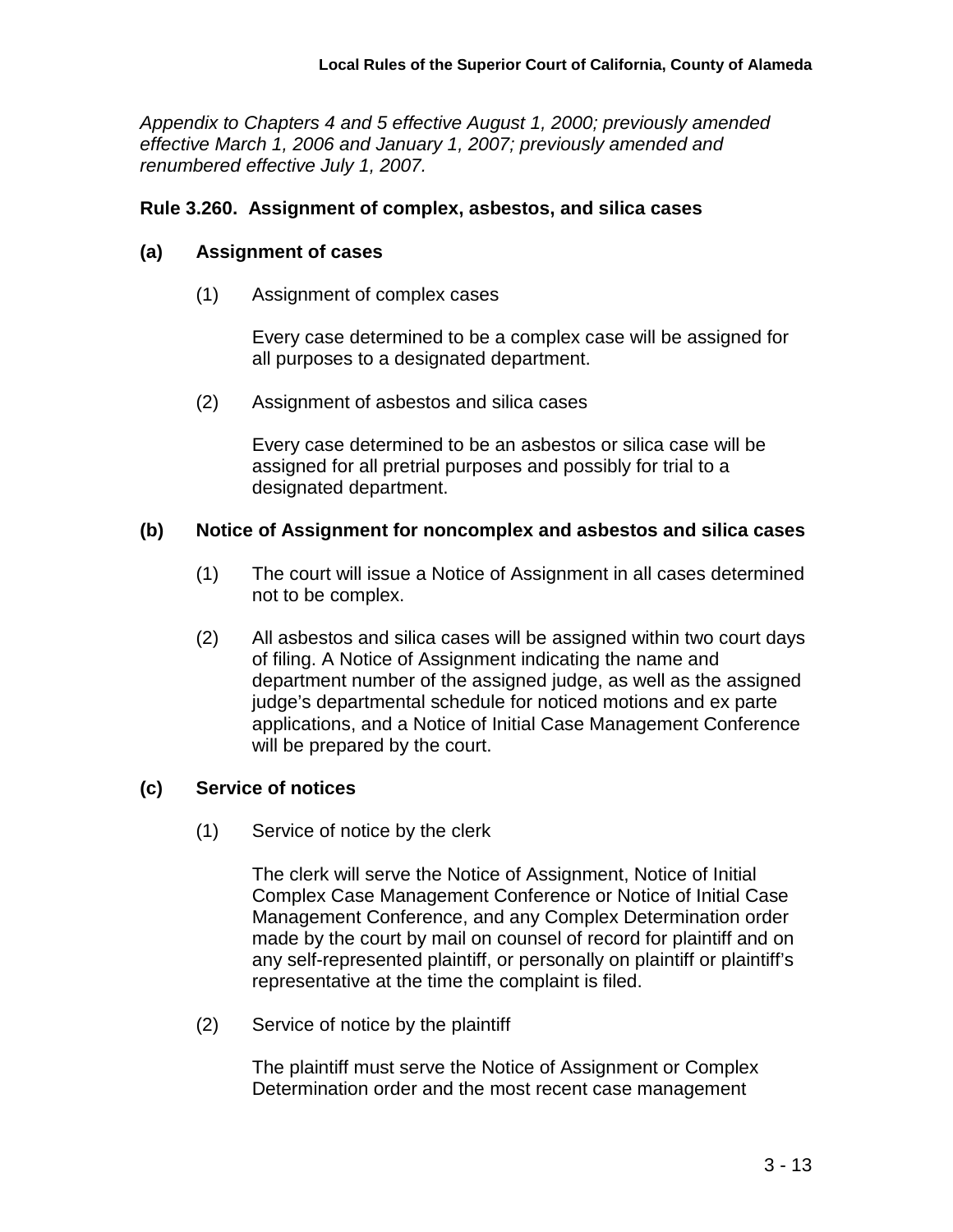conference notice on each named defendant either when that defendant is served with the summons and complaint, or as soon as plaintiff receives the notice, whichever is later and file a proof of service thereof. Whenever a cross complaint is filed, cross complainant must serve the Notice of Assignment or Complex Determination order on all cross defendants who are not already parties with the summons and cross complaint, and must file a proof of service thereof.

## **(d) Designation of assigned judge in subsequent documents**

After a case is assigned, all subsequent documents must state on the face page, under the case number, the following:

ASSIGNED FOR ALL PURPOSES TO: JUDGE [insert name] DEPARTMENT [insert number]

## **(e) Case management conference for complex cases**

Cases determined to be complex will be scheduled for a Complex Case Management Conference after the hearing or order determining that the case is complex.

### **(f) Complex case management conference statements**

Attorneys or unrepresented parties must file complex case management conference statements in the assigned department within five court days prior to the Complex Case Management Conference.

*Rule 3.260 amended effective January 1, 2009; adopted as section 'E' of Appendix to Chapters 4 and 5 effective August 1, 2000; previously amended effective March 1, 2006 and January 1, 2007; previously amended and renumbered effective July 1, 2007.*

### **Rule 3.280. Service requirements in asbestos and silica cases**

- (1) Within 45 days of filing the complaint, the plaintiff must serve each named defendant and file proof of service with the court.
- (2) Within 45 days of service of the complaint, each defendant must file and serve all responsive pleadings.
- (3) Within 45 days of service of the complaint, any cross-complaints must be served and proof of service filed and served upon all parties who have appeared in the action.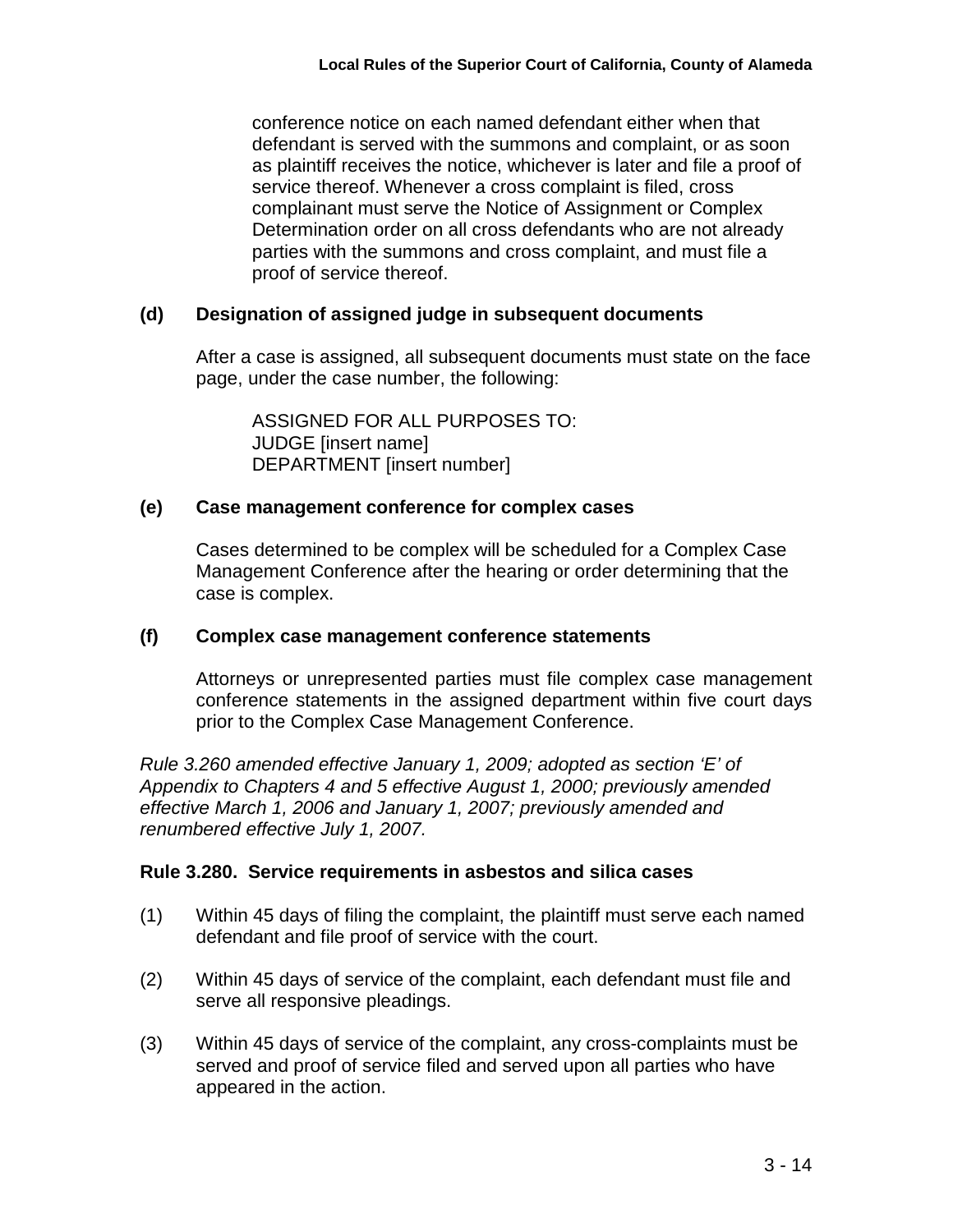(4) Any party adding a new party to the action must provide notice to the newly added party of the next scheduled conference or hearing.

*Rule 3.280 amended and renumbered effective July 1, 2007; adopted as rule 7.4 effective May 19, 1998; previously amended effective July 1, 1999 and January 1, 2005.*

#### **Rule 3.285. Standard interrogatories in asbestos and silica cases**

#### **(a) Interrogatories to plaintiffs**

All standard interrogatories to plaintiffs will be deemed served on plaintiff when the complaint is filed and answers must be served within 60 days of the filing of the complaint.

#### **(b) Interrogatories to defendants**

All standard interrogatories to defendants and cross-defendants will be deemed served with the complaint or cross-complaint and answers must be served pursuant to the provisions of Code of Civil Procedure section 2030 or order of the court.

*Rule 3.285 amended and renumbered effective July 1, 2007; adopted as rule 7.4 effective May 19, 1998; previously amended effective July 1, 1999 and January 1, 2005.*

#### **Rule 3.290. Case management for asbestos and silica cases**

#### **(a) Initial case management conferences**

- (1) The initial case management conference will be conducted within 120 days after the filing of the complaint or as otherwise ordered by the court.
- (2) Counsel thoroughly familiar with the case must attend the initial case management conference. All deadlines and schedule dates ordered by the court or stipulated to by counsel attending the initial case management conference will be binding on trial counsel.
- (3) The court may set deadlines for exchange of written demands and offers, stipulations, completion of depositions and interrogatories, filing of motions, disclosing exhibits, and designation of experts.
- (4) The court will consider and may order consolidation for the purpose of hearing motions, conducting settlement conferences, or for trial.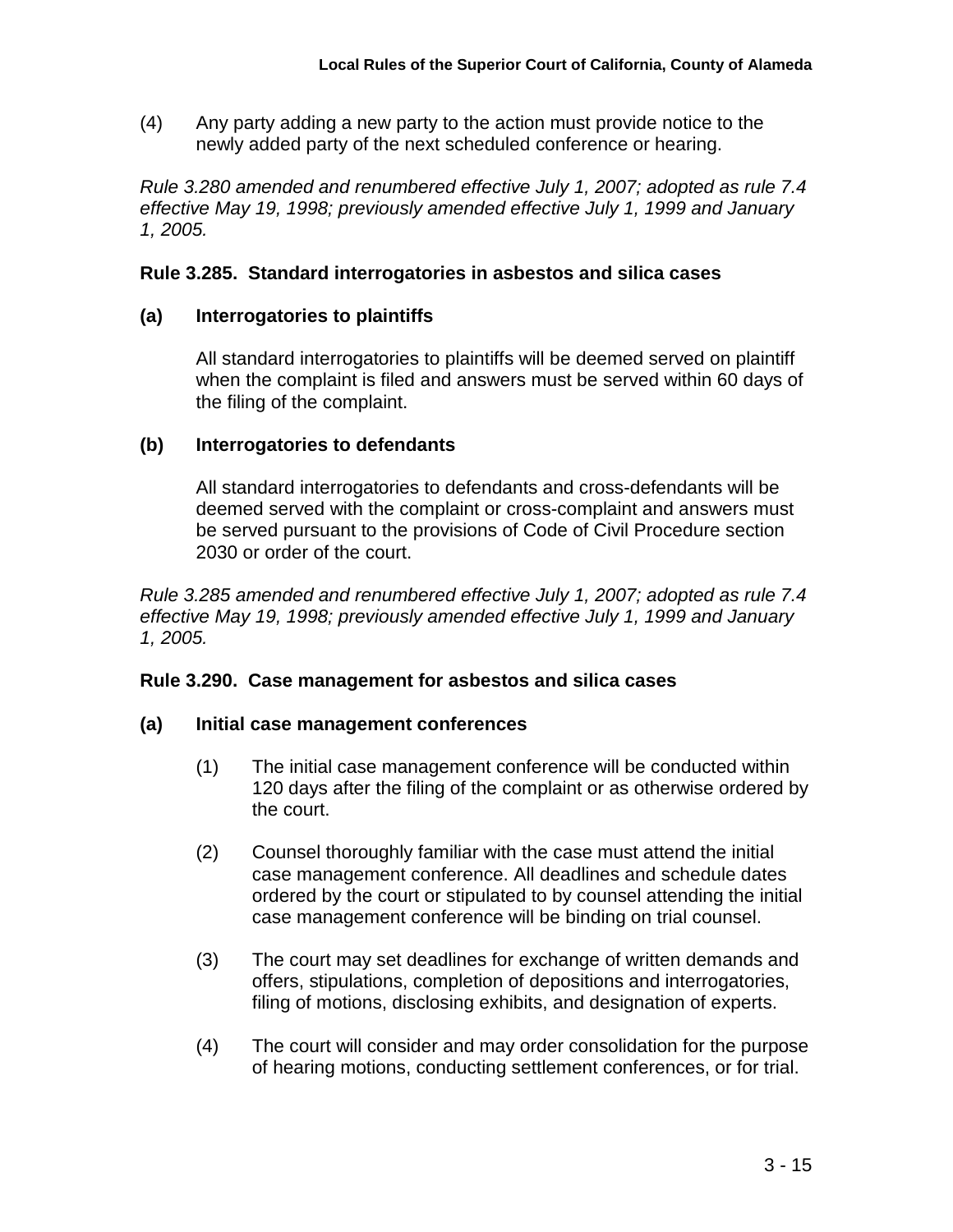### **(b) Second case management conference**

- (1) A second case management conference will be held by the court 180 days after the initial case management conference unless the court orders otherwise.
- (2) The court will review discovery; schedule settlement conferences; schedule the trial date and further conference dates; consider diversion of the case to a special master, hearing officer, or temporary judge; consider ordering the case to judicial arbitration or other form of alternative dispute resolution; and will set a deadline for independent medical examinations.

### **(c) Third case management conference**

- (1) A third case management conference will be held by the court 60 days before trial or as otherwise ordered by the court.
- (2) The court will order a final discovery deadline; rule on pending motions; dismiss or substitute fictitious defendants; and schedule summary judgment or summary adjudication of issues if appropriate.

#### **(d) Fourth case management conference**

- (1) A fourth case management conference will be held by the court 30 days before trial or as otherwise ordered by the court.
- (2) The court will confirm the trial date and trial management and settlement conference dates; review previous orders for compliance; assure readiness for trial; and make any other orders determined to be necessary or appropriate.

#### **(e) Final case management conference**

A final case management conference will be held 14 days before trial unless otherwise ordered by the court.

*Rule 3.290 amended and renumbered effective July 1, 2007; adopted as rule 7.4 effective May 19, 1998; previously amended effective July 1, 1999 and January 1, 2005*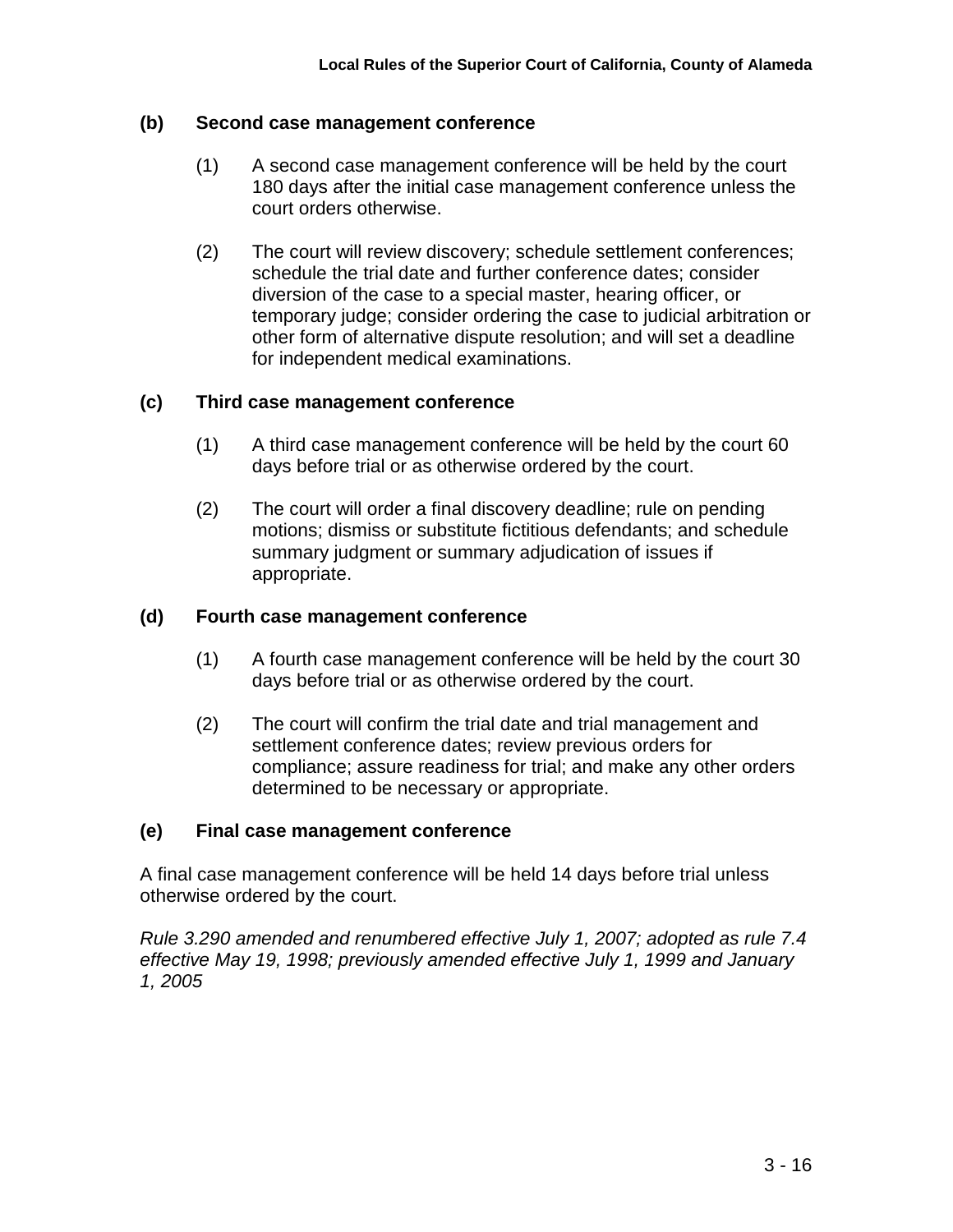# **Chapter 4. Other Special Civil Case Types**

## **Rule 3.300. Cases involving the California Environmental Quality Act**

### **(a) Assignment of CEQA cases**

Unless otherwise specified in these rules or ordered by the presiding or supervising judge, all CEQA cases will be assigned to a single judge for all purposes, including trial.

### **(b) Notice of assignment**

A Notice of Assignment indicating the name and department number of the assigned judge, as well as the assigned judge's departmental schedule for notice motions and ex parte applications, will be prepared by the court.

### **(c) Service of notices**

(1) Service of notice by clerk

The clerk will serve the Notice of Assignment either by mail on counsel of record for petitioner and on any self-represented petitioner, or personally on petitioner or petitioner's representative at the time the petition is filed.

(2) Service of notice by petitioner

The petitioner must serve the Notice of Assignment and the most recent case management conference notice on each named respondent or defendant either when that respondent or defendant is served with the summons and complaint, or as soon as petitioner receives the notice, whichever is later, and file a proof of service thereof.

### **(d) Designation of assigned judge in subsequent documents**

After a CEQA case is assigned, all subsequent documents must state on the face page, under the case number, the following:

ASSIGNED FOR ALL PURPOSES TO: JUDGE [insert name] DEPARTMENT [insert number]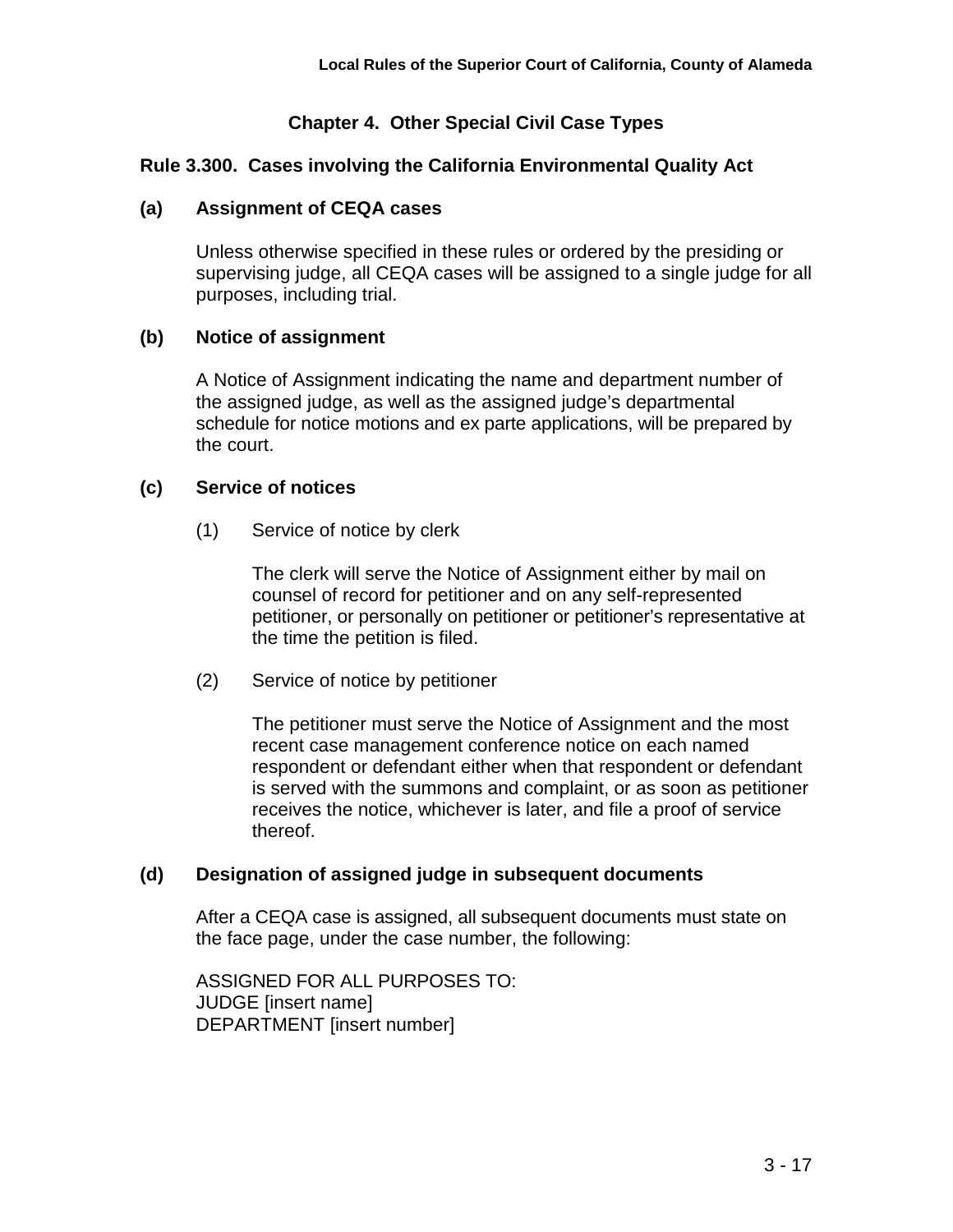## **(e) Unavailability of assigned judge**

In the event of the temporary unavailability of the judge assigned to a CEQA case for all purposes, another judge may be assigned to hear matters in that case. Until and unless the court issues an order or notice revoking the existing single assignment or assigning a new judge for all purposes, any hearing that may take place before another judge does not affect the status of the case as originally assigned for all purposes.

If, due to temporary unavailability, a judge must hear a matter assigned to another judge, the court will note on the record that the case remains assigned for all purposes to the assigned judge.

*Rule 3.300 amended and renumbered effective July 1, 2007; adopted as rule 5.13 effective July 1, 1999; previously amended January 1, 2000; previously renumbered to rule 5.12 effective January 1, 2002 and renumbered to rule 5.11,effective July 1, 2003; subsequently amended effective January 1, 2007.*

## **Rule 3.310. Invitation to mediation**

Petitioner must prepare and lodge with the designated CEQA department a notice form for the court's signature inviting mediation. The clerk will mail the notice of invitation to all parties.

*Rule 3.310 amended and renumbered effective July 1, 2007; adopted as rule 5.13 effective July 1, 1999; previously amended January 1, 2000; previously renumbered to rule 5.12 effective January 1, 2002 and renumbered to rule 5.11,effective July 1, 2003; subsequently amended effective January 1, 2007.*

### **Rule 3.320. Preparation of the administrative record**

# **(a) Preparation by the public agency**

Within 20 days after receipt of a request to prepare the administrative record, the public agency responsible for such preparation must personally serve on petitioner a preliminary notification of the estimated cost of preparation, setting forth the agency's normal costs per page, other reasonable costs, if any, the agency anticipates, and the likely range of pages. This notice must also state, to the extent then known, the location(s) of the documents anticipated to be incorporated into the administrative record, must designate the contact person(s) responsible for identifying the agency personnel or other person(s) having custody of those documents, and must provide a listing of dates and times when those documents will be made available to petitioners or any party for inspection during normal business hours as the record is being prepared. This notice must be supplemented by the agency from time to time as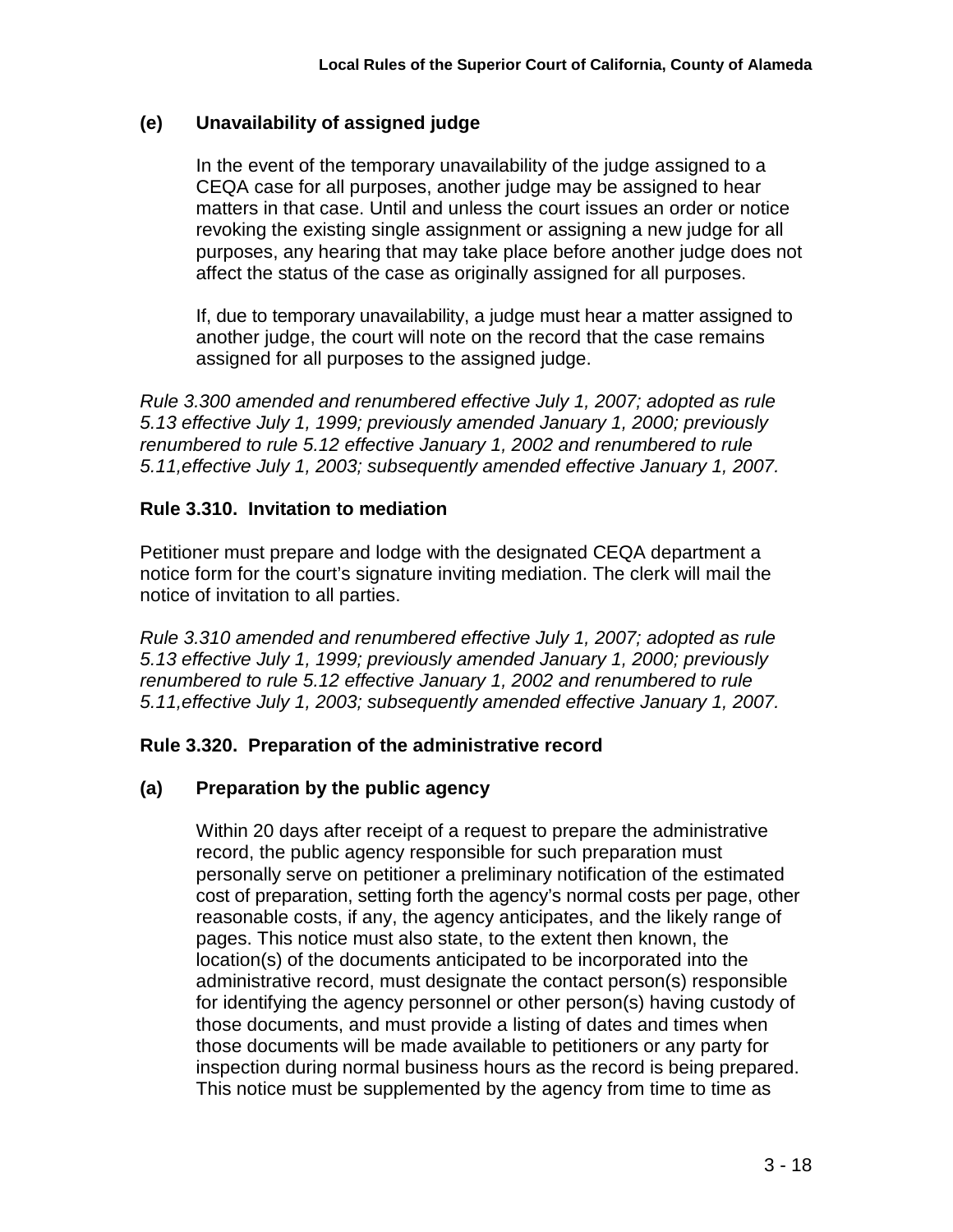additional documents are located or determined appropriate to be included in the record.

#### **(b) Notification that petitioner elects to prepare the record**

Upon receipt of this preliminary notification, petitioners may elect to prepare the record themselves provided they notify the agency within five days of such receipt. If petitioners so elect, then within 40 days of service of the initial notice to prepare the administrative record, petitioner must prepare and serve on all parties a detailed index listing the documents proposed by petitioners to constitute the record. Within seven calendar days of this notification, the agency, or other parties if any, must prepare and serve the petitioners and all parties with a document notifying them of any document or item that such parties contend should be added to, or deleted from, the record. The agency must promptly notify petitioners of any required photocopying procedures or other conditions with which petitioners must comply in their preparation of the record.

## **(c) Notice by agency of proposed record**

If petitioners do not so elect, then within 40 days after service of the request to prepare the administrative record, the agency must prepare and serve on the parties a detailed index listing the documents proposed by the agency to constitute the record and provide a supplemental estimated cost of preparation. Within seven calendar days of receipt of this notification, petitioners, or other parties if any, must prepare and serve the agency and all parties with a document notifying the agency of any document or item that such parties contend should be added to, or deleted from, the record.

# **(d) Preparation by Petitioner**

(1) Notice designating location of documents

Within 20 days after receipt of petitioner's notice of election to prepare the record, the public agency responsible for certification of the record must personally serve on petitioner a preliminary notification designating, to the extent then known, the location(s) of the documents anticipated to be incorporated into the administrative record, the contact person(s) responsible for identifying the agency personnel or other person(s) having custody of those documents, and the dates and times when those documents will be made available to petitioners or any party for their inspection and copying. This notice must also state any required photocopying procedures or other conditions with which petitioners must comply in their preparation of the record. This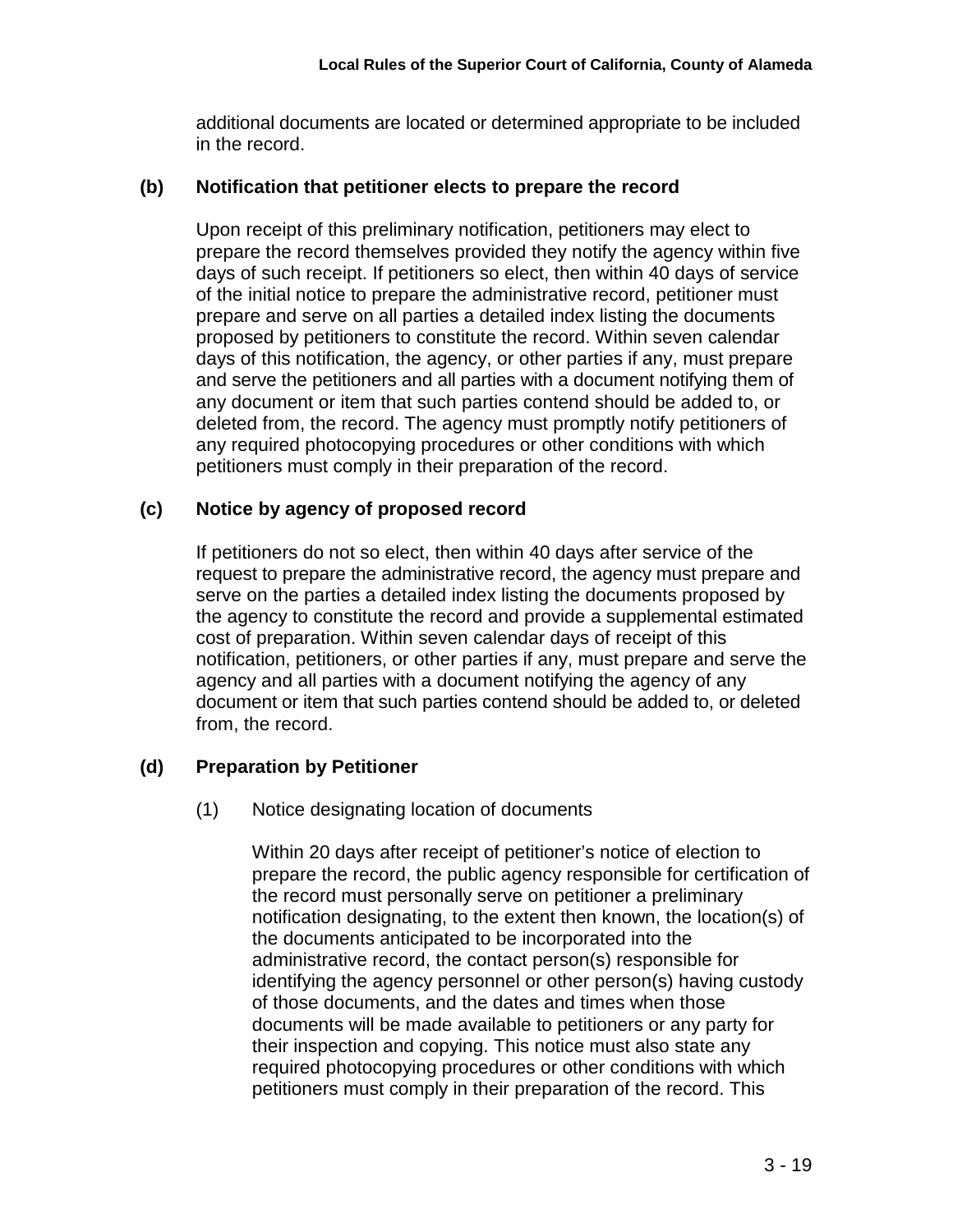notice must be supplemented by the agency as additional documents are located or determined appropriate to be included in the record.

(2) Service of index

Within 40 days after service of petitioner's notice of election, petitioners must prepare and serve on all parties a detailed index listing the documents proposed by petitioners to constitute the record. Within 7 calendar days of this notification, the agency, or other parties if any, must prepare and serve the petitioners and all parties with a document notifying them of any document(s) or item(s) that such parties contend should be added to, or deleted from, the record.

*Rule 3.320 amended and renumbered effective July 1, 2007; adopted as rule 5.13 effective July 1, 1999; previously amended January 1, 2000; previously renumbered to rule 5.12 effective January 1, 2002 and renumbered to rule 5.11, effective July 1, 2003; subsequently amended effective January 1, 2007.*

## **Rule 3.330. Format of the administrative record**

### **(a) Binding and length of volumes of the administrative record**

The administrative record must be provided in one or more volumes of not more than 300 pages that are separately bound. The pages of the administrative record must be numbered consecutively and bound on the left margin. The cover of each volume of the records must be the same size as its pages and contain the same material as the cover of a brief, but must be labeled "Administrative Record."

### **(b) Index**

At the beginning of the first volume of the administrative record, there must be an index of each paper or record in the order presented in the record referring to each paper or record by title or description and the volume and page at which it first appears.

### **(c) Organization**

The administrative record must be organized in the following order:

- (1) The Notice of Determination;
- (2) All resolutions or ordinances adopted by the lead agency approving the project or required by law;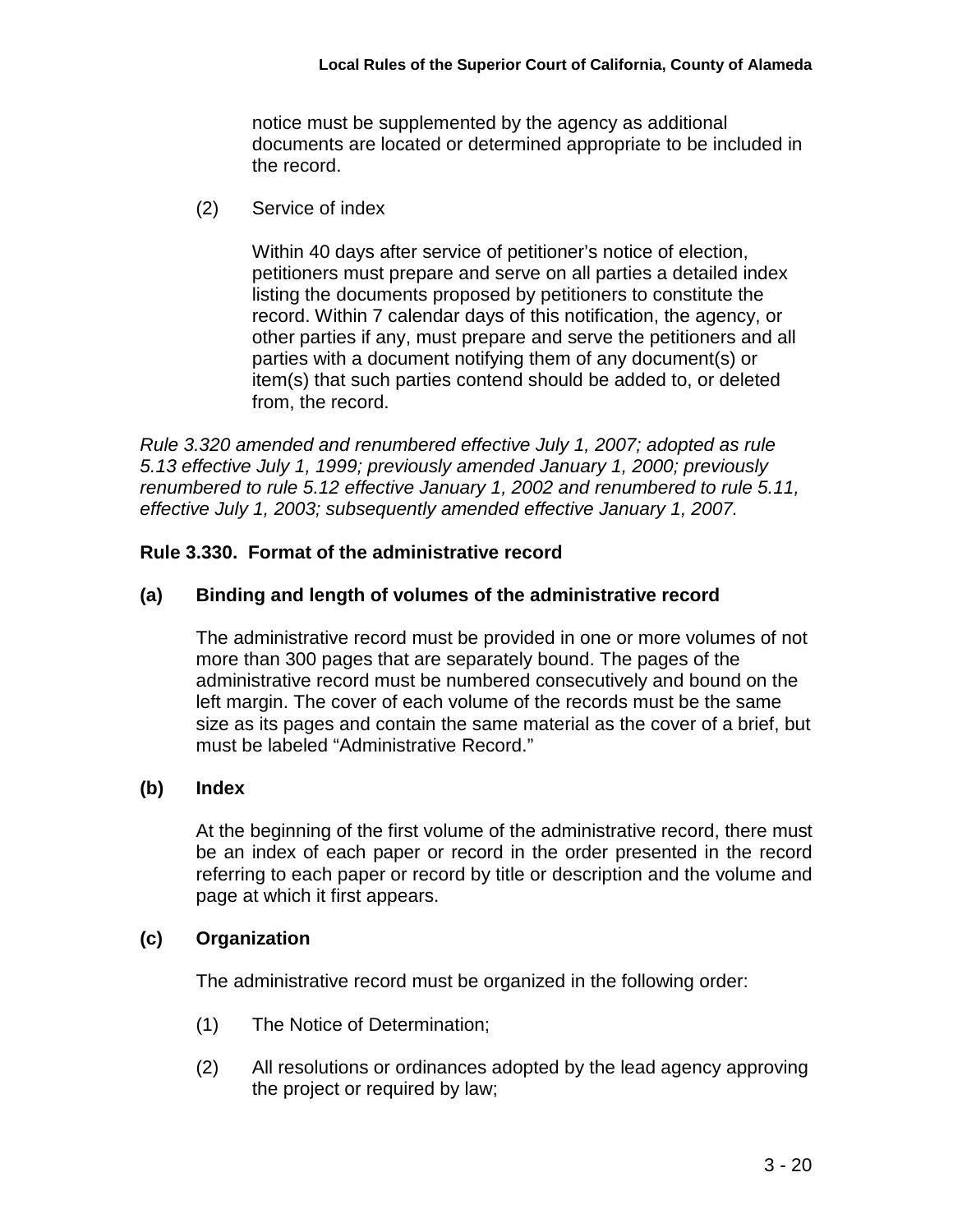- (3) The Draft or revised Draft Environmental Impact Report and initial study;
- (4) The comments received on and the responses to those comments prepared for the Draft Environmental Impact Report or Negative Declaration, including any modification of the environmental documents and project made after the comment period;
- (5) The remainder of the Final Environmental Impact Report, including all appendices and other materials;
- (6) The staff reports prepared for the approving bodies of the lead agency;
- (7) Transcripts or minutes of all hearings; and
- (8) The remainder of the administrative record.

*Rule 3.330 amended and renumbered effective July 1, 2007; adopted as rule 5.13 effective July 1, 1999; previously amended January 1, 2000; previously renumbered to rule 5.12 effective January 1, 2002 and renumbered to rule 5.11, effective July 1, 2003; subsequently amended effective January 1, 2007.*

# **Rule 3.335. Disputes regarding the contents of the administrative record**

Once the administrative record has been filed, any disputes about its accuracy or scope should be resolved by appropriate noticed motion. For example, if the agency has prepared the administrative record, petitioners may contend that it omits important documents or that it contains inappropriate documents; if the petitioners have prepared the record, the agency may have similar contentions. A motion to supplement the certified administrative record with additional documents or to exclude certain documents from the record may be noticed by any party and should normally be filed concurrently with the filing of petitioner's opening memorandum of points and authorities in support of the writ. Opposition and reply memoranda on the motion should normally be filed with the opposition and memoranda, respectively, regarding the writ. The motion should normally be calendared for hearing concurrently with the hearing on the writ.

*Rule 3.335 amended and renumbered effective July 1, 2007; adopted as rule 5.13 effective July 1, 1999; previously amended January 1, 2000; previously renumbered to rule 5.12 effective January 1, 2002 and renumbered to rule 5.11, effective July 1, 2003; subsequently amended effective January 1, 2007.*

# **Rule 3.340. Briefing schedule and length of memoranda**

Unless otherwise ordered by the court, the following briefing schedule must be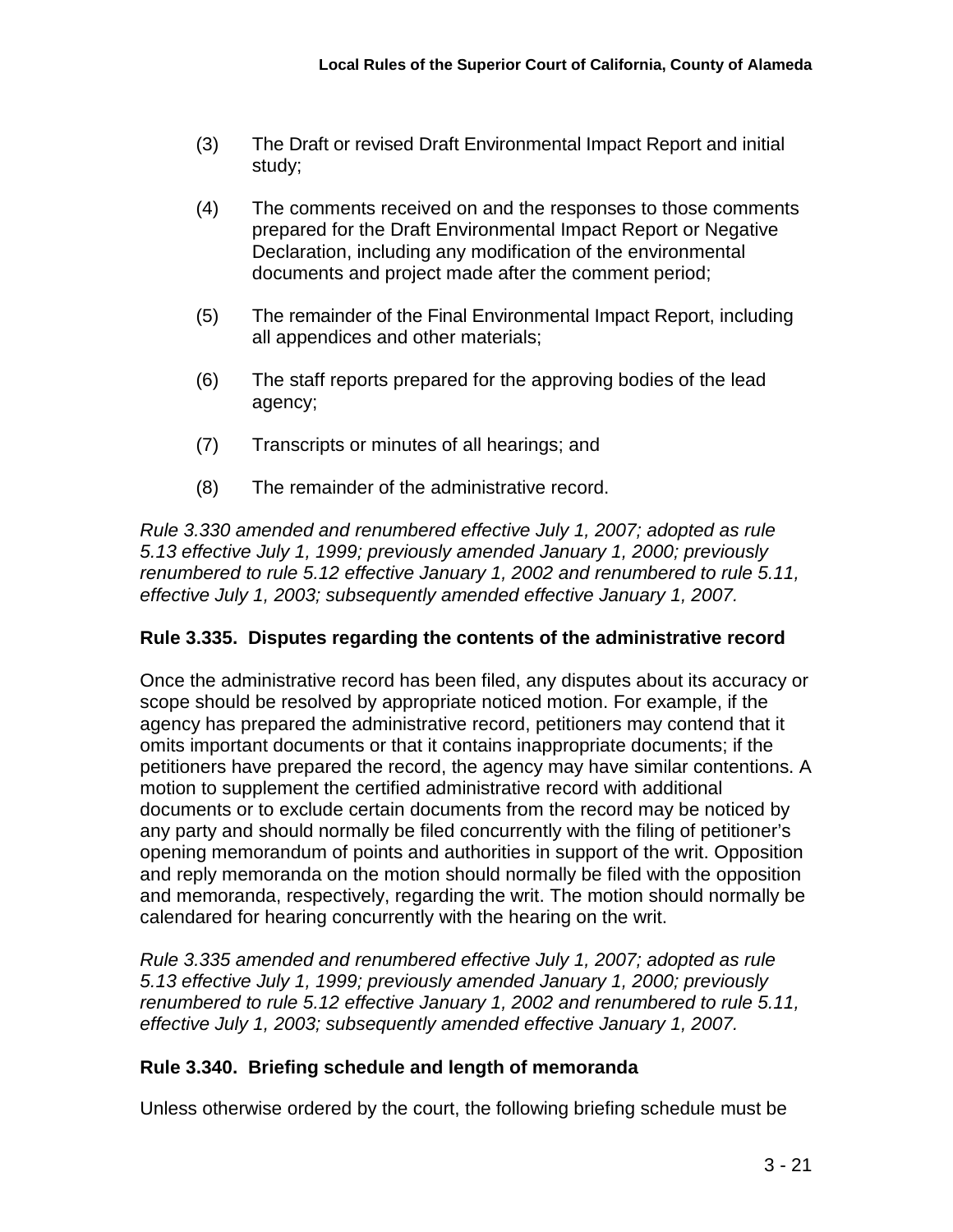followed:

- (1) Petitioner must file directly in the designated CEQA department and serve personally, by overnight mail or, if previously agreed, by fax, an opening memorandum of points and authorities in support of the petitioner within 30 days from the date the administrative record is served.
- (2) Respondent and Real Party in Interest must file directly in the designated CEQA department and serve personally, by overnight mail or, if previously agreed, by fax, opposition points and authorities, if any, within 30 days following service of petitioner's memorandum of points and authorities.
- (3) Petitioner has 20 days from service of the opposition's points and authorities to file directly in the designated CEQA department and serve personally, by overnight mail or, if previously agreed, by fax, a reply memorandum of points and authorities.

*Rule 3.340 amended and renumbered effective July 1, 2007; adopted as rule 5.13 effective July 1, 1999; previously amended January 1, 2000; previously renumbered to rule 5.12 effective January 1, 2002 and renumbered to rule 5.11, effective July 1, 2003; subsequently amended effective January 1, 2007.*

# **Rule 3.350. Settlement meeting**

The initial notice must provide that, if the parties agree, the first settlement meeting will be continued so as to take place no later than 35 days after the administrative record is served.

*Rule 3.350 amended and renumbered effective July 1, 2007; adopted as rule 5.13 effective July 1, 1999; previously amended January 1, 2000; previously renumbered to rule 5.12 effective January 1, 2002 and renumbered to rule 5.11, effective July 1, 2003; subsequently amended effective January 1, 2007.*

# **Rule 3.370. Statement of issues**

The statement of issues must identify those portions of the administrative record that are directly related to the contentions and issues remaining in controversy.

*Rule 3.370 amended and renumbered effective July 1, 2007; adopted as rule 5.13 effective July 1, 1999; previously amended January 1, 2000; previously renumbered to rule 5.12 effective January 1, 2002 and renumbered to rule 5.11, effective July 1, 2003; subsequently amended effective January 1, 2007.*

# **Rule 3.380. Trial notebook**

Petitioner must prepare a trial notebook that must be filed with the designated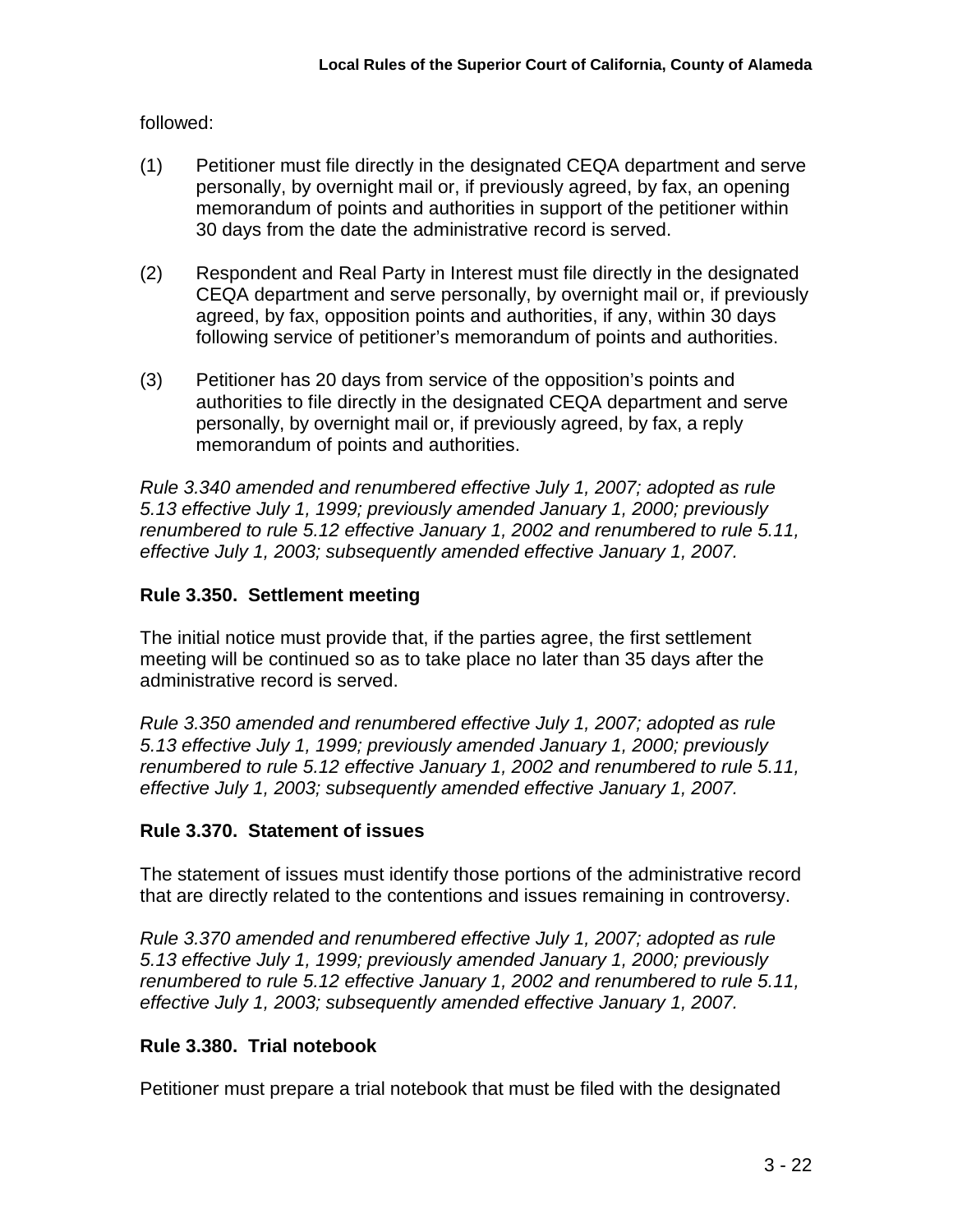CEQA department 14 days before the date of the hearing. The trial notebook must consist of the petition, all answers, the briefs, any motions set to be heard at trial, the statement of issues, and any other documents agreed upon by the parties.

*Rule 3.380 amended and renumbered effective July 1, 2007; adopted as rule 5.13 effective July 1, 1999; previously amended January 1, 2000; previously renumbered to rule 5.12 effective January 1, 2002 and renumbered to rule 5.11, effective July 1, 2003; subsequently amended effective January 1, 2007.*

**Rule 3.400. Other petitions for administrative or ordinary mandamus [Reserved]**

### **Rule 3.500. Petitions to compel arbitration or to confirm an arbitration award [Reserved]**

### **Rule 3.600. Unlawful detainers**

The rules in this chapter may be referred to as the Local Unlawful Detainer Rules.

*Rule 3.600 amended and renumbered effective July 1, 2007; adopted as rule 7.2 effective May 19, 1998; previously amended effective July 1, 1999 and July 1, 2004.*

# **Rule 3.610. Undertakings**

Unless otherwise ordered by the court, the minimum amount of undertaking required for an order for immediate possession is ten times the amount of monthly rental, but not less than \$500.00.

*Rule 3.610 amended effective July 1, 2008; adopted as rule 4.14 effective May 19, 1998; previously amended effective July 1, 1999 and July 1, 2007; previously renumbered to rule 4.12 effective July 1, 2002 and to rule 3.610 effective July 1, 2007.*

### **Rule 3.620. Request for trial date**

Plaintiff must file a request for trial no later than 25 days after filing an unlawful detainer complaint.

*Rule 3.620 amended and renumbered effective July 1, 2007; adopted as rule 7.2 effective May 19, 1998; previously amended effective July 1, 1999 and July 1, 2004.*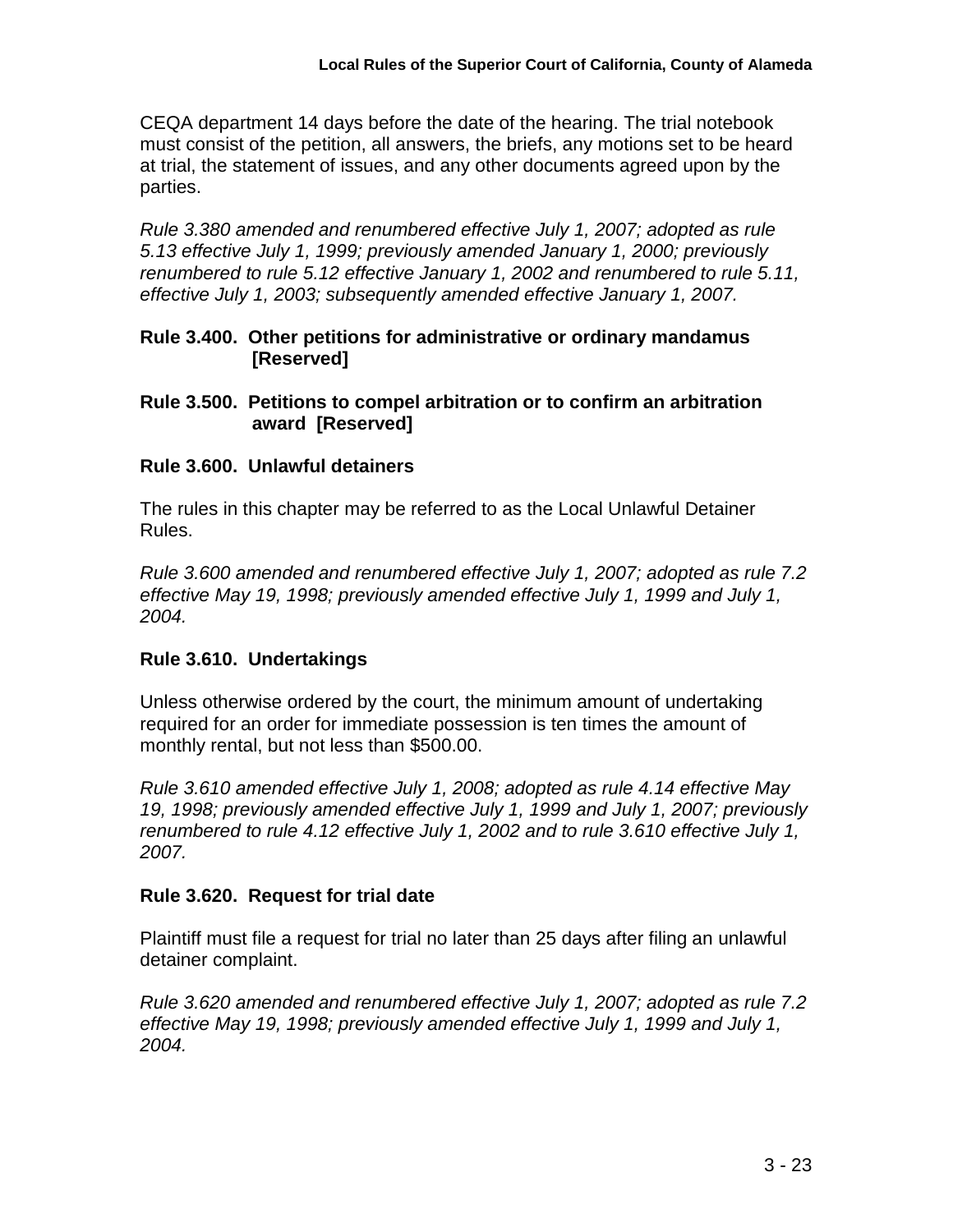### **Rule 3.630. Notice that defendant has vacated premises and redesignation of case**

The plaintiff must notify the court in writing forthwith if all defendants have ceased possession of the property prior to trial and that possession of the property is therefore no longer an issue. Upon receipt of such notice, the court will issue a Notice of Assignment of the case as a limited or unlimited civil case.

*Rule 3.630 adopted effective July 1, 2007.*

## **Rule 3.640. Status conference**

The court will set a status conference 45 days after filing of an unlawful detainer complaint unless the case has been set for trial, the court has issued a Notice of Assignment following redesignation of the case as a limited or unlimited case, or a disposition of the case has been entered.

*Rule 3.640 amended and renumbered effective July 1, 2007; adopted as rule 7.2 effective May 19, 1998; previously amended effective July 1, 1999 and July 1, 2004.*

## **Rule 3.650. Applications for stays of execution or other extraordinary relief**

Ex parte applications for stays of execution or other extraordinary relief in unlawful detainer matters must be accompanied by a declaration showing each of the following:

- (1) Opposing counsel (or, if there is none of record, the opposing party) has been notified at least 24 hours in advance by telephone or in person of the time of the application.
- (2) The facts that necessitate proceeding ex parte.
- (3) The facts that constitute good cause for a stay of execution.

Factual matters must be set forth directly, not on information and belief. A form of declaration may be obtained from the clerk. Stays involving possession of real property will usually be granted only on condition that the payment of the reasonable rental value is paid to the court in advance if rent would otherwise become due.

*Rule 3.650 amended and renumbered effective July 1, 2007; adopted as rule 4.16 effective May 19, 1998; previously renumbered to rule 4.14 effective July 1, 2002.*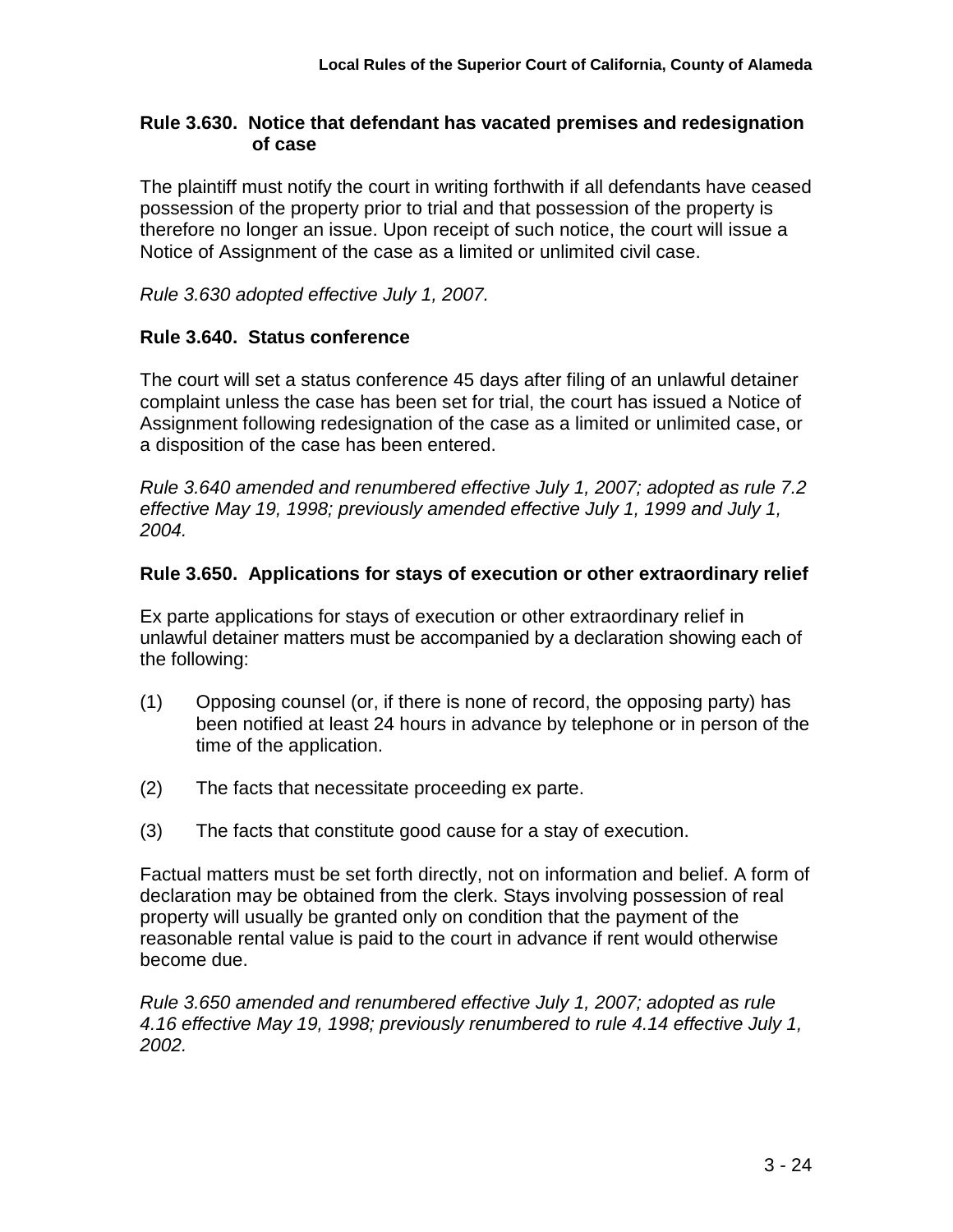# **Chapter 5. Alternative Dispute Resolution**

## **Rule 3.700. Use of alternative dispute resolution processes encouraged**

The court finds that it is in the best interests of all parties that they participate in alternatives to traditional litigation, such as arbitration, mediation, neutral evaluation, and voluntary settlement conferences. Therefore, the court may refer cases to an appropriate form of alternative dispute resolution (ADR) before they are set for trial, unless there is good cause to dispense with an alternative dispute resolution process.

*Rule 3.700 amended and renumbered effective July 1, 2007; adopted as rule 6.1 effective May 19, 1998; previously amended July 1, 1999 and July 1, 2003.*

## **Rule 3.710. Rules for alternative dispute resolution processes other than judicial arbitration**

## **(a) Selection of provider**

The parties may choose any ADR provider they wish, whether or not that provider is on the list described in the following section of these rules.

## **(b) Good faith participation is required**

All parties to an alternative dispute resolution process must participate in the process in good faith.

### **(c) Personal appearance required**

In conducting a session, the ADR provider should require the attendance of persons with full authority to resolve the dispute. The provider should only permit telephone appearances if good cause to waive personal appearance was shown in a timely manner prior to the session.

### **(d) Cost of the alternative dispute resolution process**

Unless the ADR provider's fees and expenses have been ordered by the court, the parties and the provider must agree on the fees and expenses. The fees and expenses of the provider will be borne by the parties equally, unless they agree otherwise.

*Rule 3.710 amended and renumbered effective July 1, 2007; adopted as rule 6.2 effective May 19, 1998; previously amended effective July 1, 1999 and July 1, 2003.*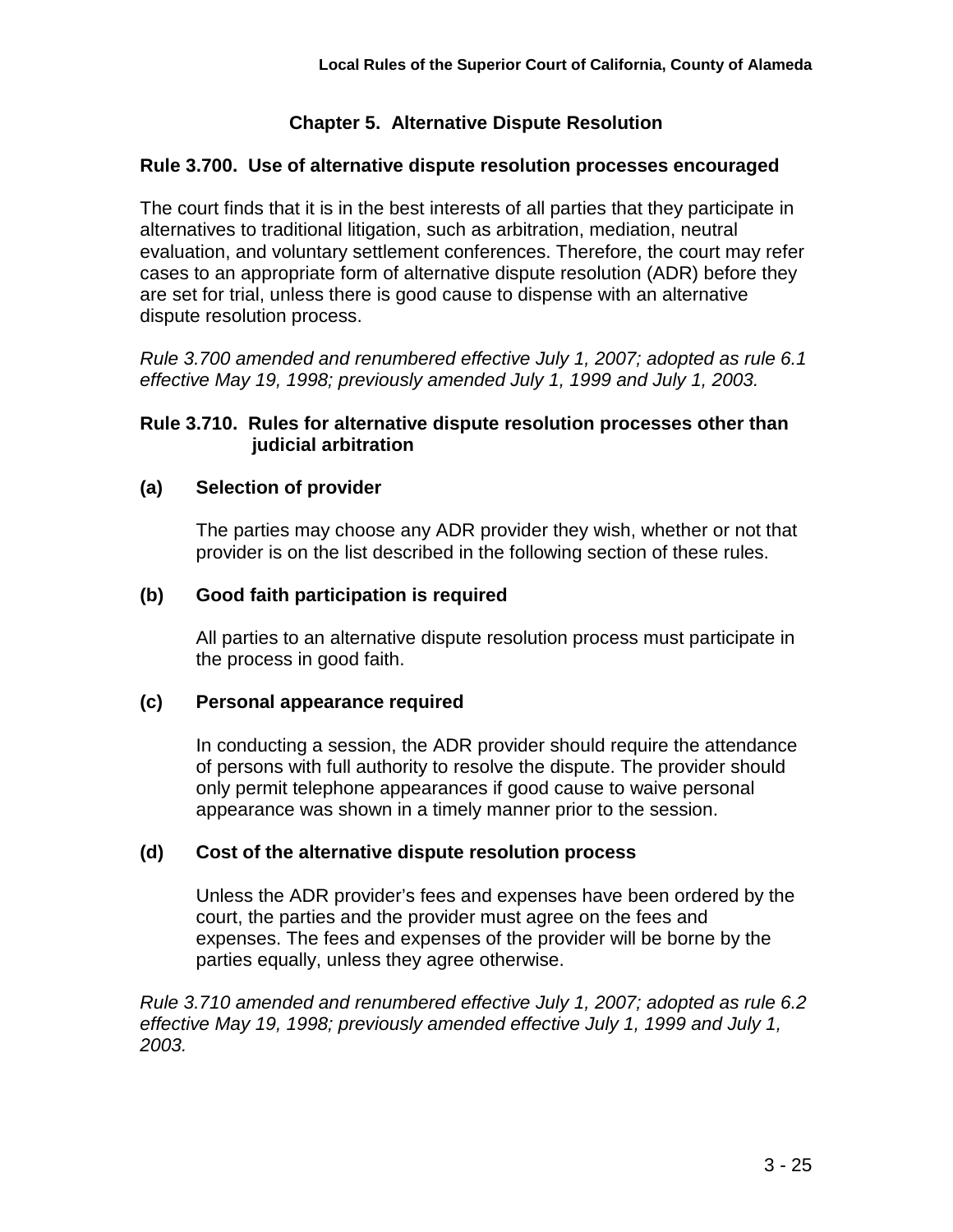### **Rule 3.720. Alternative dispute resolution provider list**

The court maintains a list of alternative dispute resolution providers to assist parties and counsel in obtaining access to experienced and affordable alternative dispute resolution services. The list includes providers in the areas of mediation, neutral case evaluation, private arbitration, and judicial arbitration. The list, including names, qualifications, services provided and fees charged, will be posted on the court's website and will be available in the office of the ADR program administrator.

*Rule 3.720 amended and renumbered effective July 1, 2007; adopted as rule 6.3 effective May 19, 1998; previously amended effective July 1, 1999, July 1, 2003, and January 1, 2007.*

### **Rule 3.740. The ADR administration committee**

#### **(a) Members**

In addition to the members required by the California Rules of Court, the court's ADR Administration Committee will also include three or more members chosen by the presiding judge as representatives of ADR providers serving on the court's ADR panels.

#### **(b) Duties of the committee**

In addition to the responsibilities provided in the California Rules of Court, the court's ADR Administration Committee has the following responsibilities:

- (1) To establish criteria for ADR panel eligibility;
- (2) To recruit and appoint ADR providers to the ADR panels;
- (3) To deny applications for the ADR panel;
- (4) To investigate any written complaints received regarding the conduct of ADR panelists and determine appropriate action, including but not limited to, issuing a reprimand, removing an individual from the ADR panel, and prohibiting future participation in the ADR panel;
- (5) To develop informational and educational material concerning the court's ADR panels;
- (6) To review the administration and operation of the ADR panel list and make recommendations to improve the program, promote the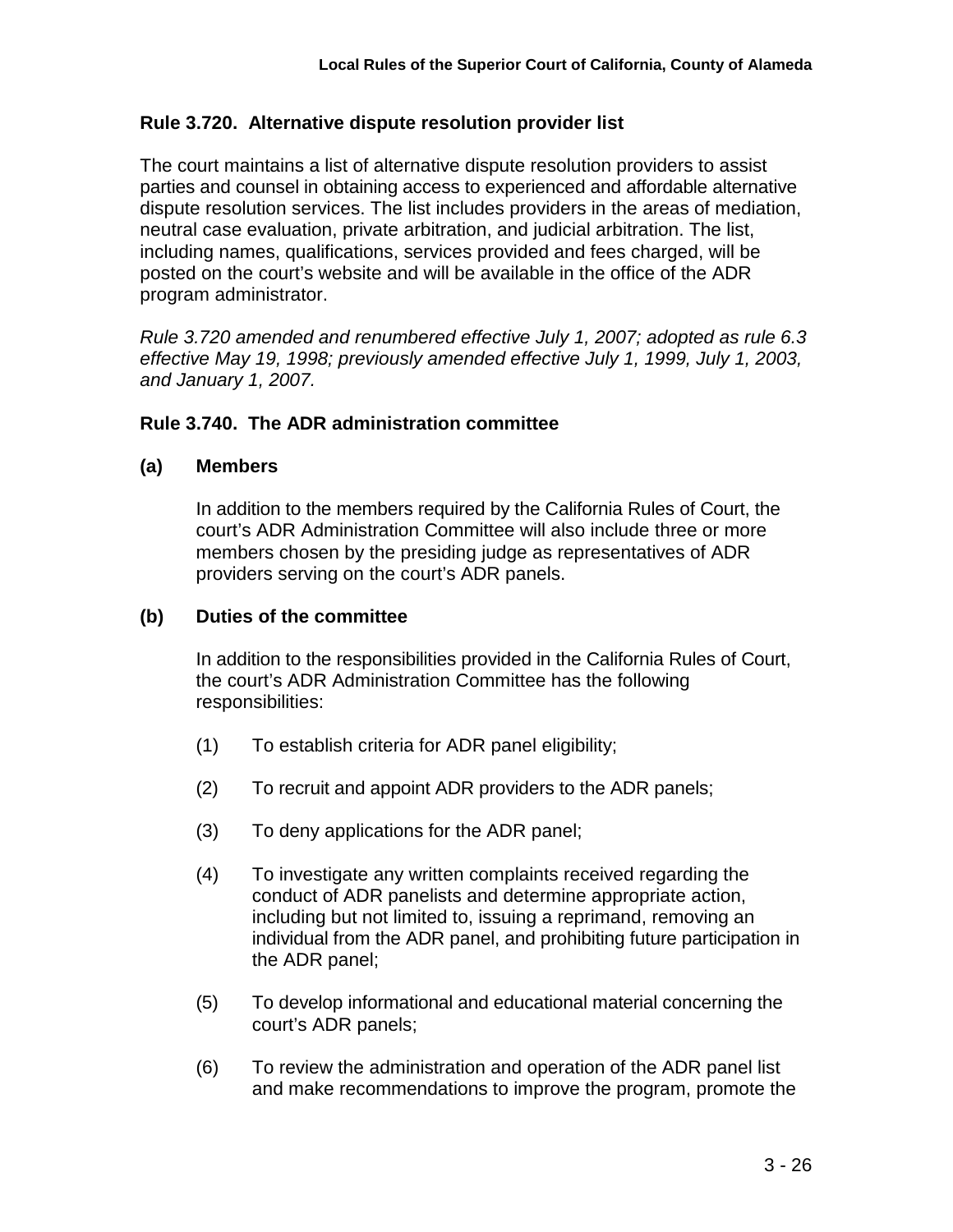ends of justice, and serve the needs of the community; and

(7) To gather statistical and other evaluation information concerning the court's ADR program to ensure that the reporting requirements to the Judicial Council are met.

*Rule 3.740 amended and renumbered effective July 1, 2007; adopted as rule 6.5 effective May 19, 1998; previously amended effective July 1, 1999, July 1, 2003, and January 1, 2007.*

## **Rule 3.750. Complaint procedure**

The complaint procedure described in this section applies to all providers of alternative dispute resolution (ADR) services who are panel members of the court's ADR Program. The following local rules relating to the complaint procedure are intended to comply with applicable California Rules of Court and to ensure that all complaints are resolved through procedures consistent with California mediation confidentiality statutes. The court's ADR complaint brochure provides more detailed information about the process and procedure.

*Rule 3.750 amended effective January 1, 2010; adopted as rule 6.7 effective July 1, 2003; previously amended and renumbered effective July 1, 2007.*

### **Rule 3.760. Inquiries and complaints**

### **(a) Designation of complaint coordinator**

The ADR program administrator is the designated complaint coordinator unless otherwise ordered by the presiding judge.

### **(b) Acknowledgement of complaint**

Within three court days of receipt of an inquiry or complaint, the complaint coordinator will send written acknowledgement of receipt.

### **(c) Preliminary review**

Within 10 court days of receipt of an inquiry or complaint, the complaint coordinator will determine whether the complaint can be informally resolved or closed, or whether an investigation is warranted. If an investigation is warranted then the complainant may be asked to submit the complaint in writing.

### **(d) Investigation and recommendation**

(1) Within three court days of a determination that the complaint